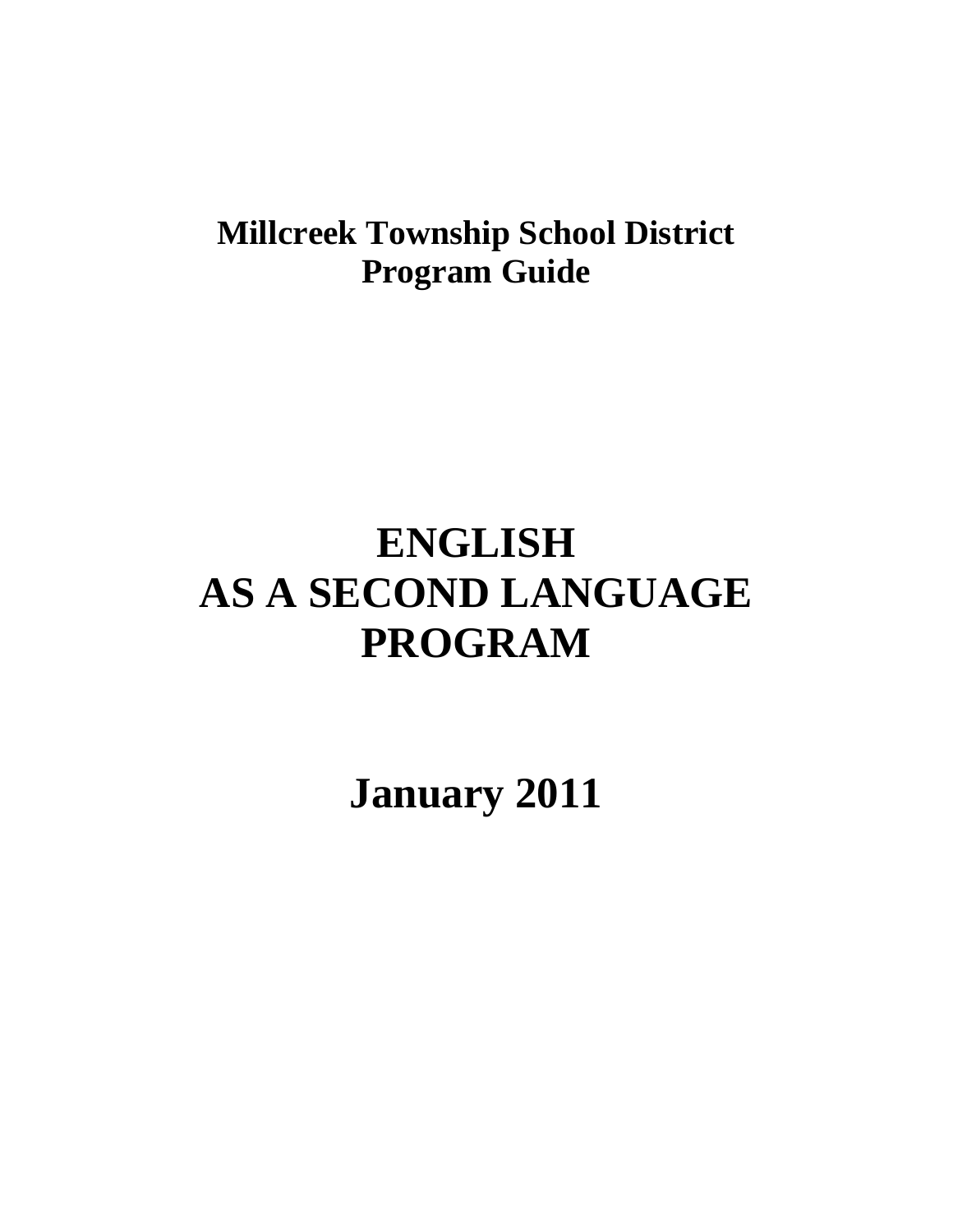### **TABLE OF CONTENTS**

| Foreign Exchange Students and English as a Second Language 16                        |
|--------------------------------------------------------------------------------------|
| Determining LEP Students' Potential Need for Special Education Services  17          |
|                                                                                      |
|                                                                                      |
| Exit Criteria for Pennsylvania's English Language Instructional Programs for English |
|                                                                                      |
|                                                                                      |
|                                                                                      |
|                                                                                      |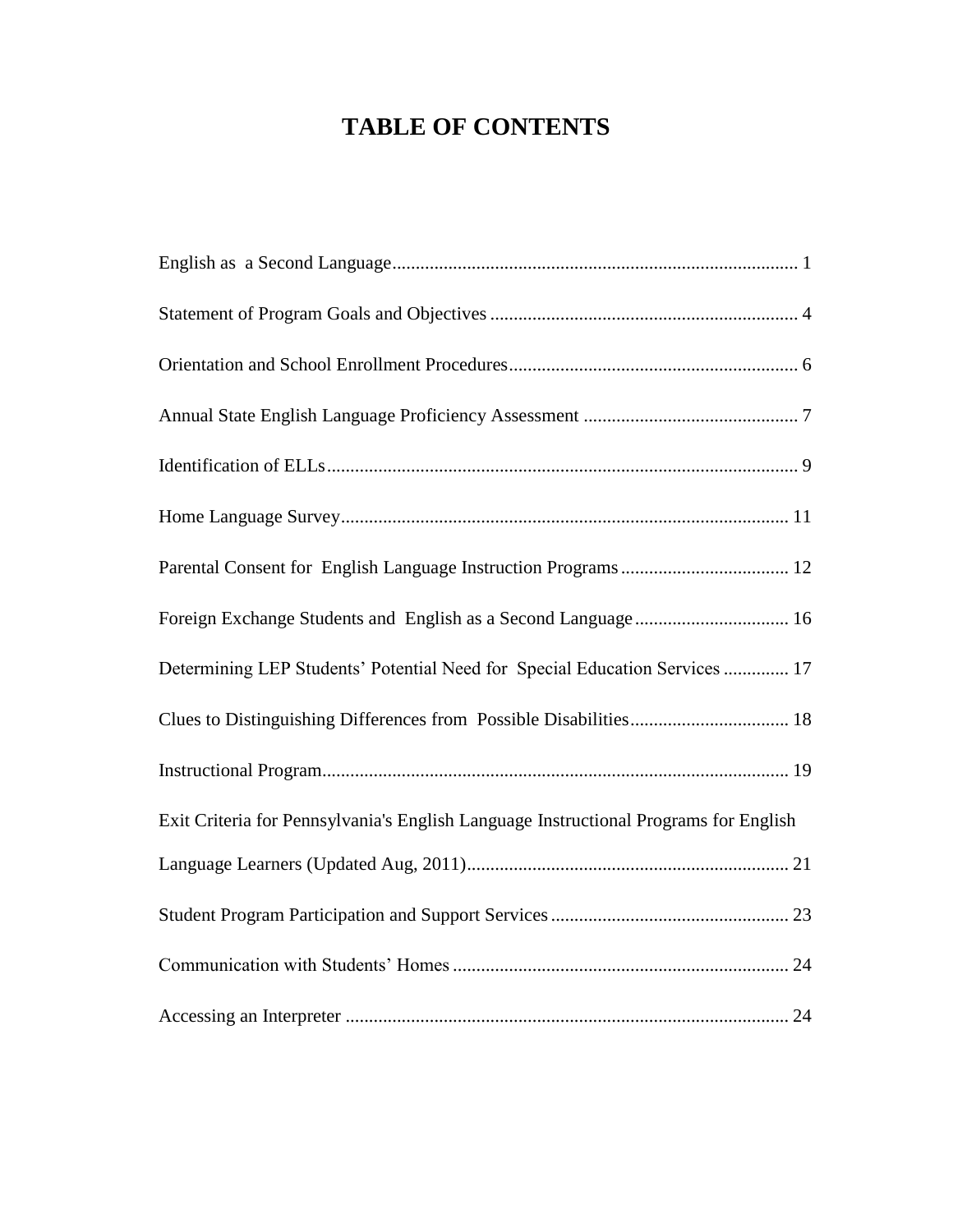### **Appendix**

- A. Definition of Terms
- B. Basic Education Circular
- C. District Policy No. 138 English as a Second Language
- D. Post-Exit Monitoring Forms (Elementary and Secondary)
- E. English Language Learner/Immigrant Reporting Form
- F. PSSA & PSSA-M Accommodations and Guidelines
- G. English Language Proficiency Standards and Resource Guide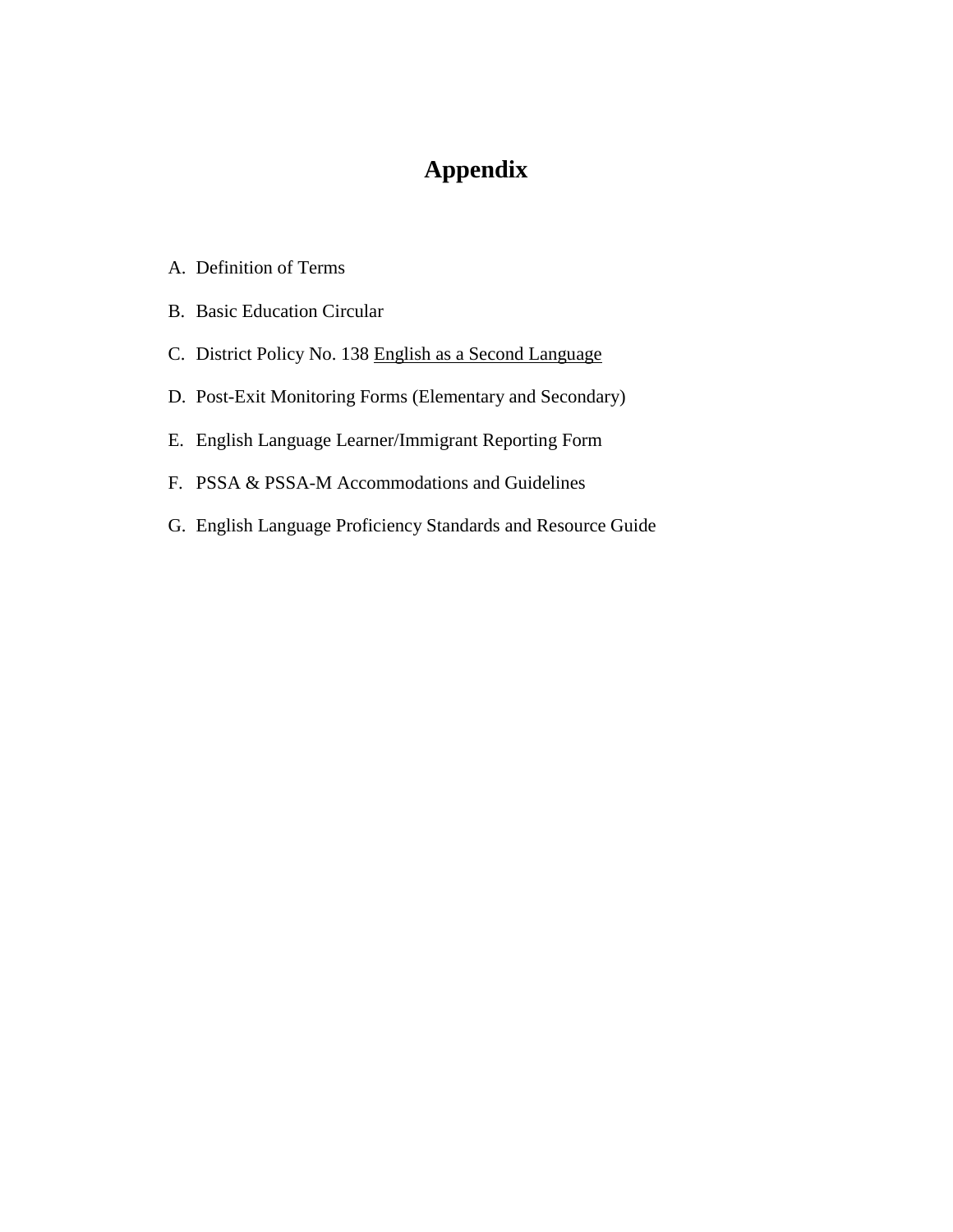### <span id="page-3-0"></span>**ENGLISH AS A SECOND LANGUAGE**



Welcome! There are approximately 42,542 students in Pennsylvania who are Limited English Proficiency (LEP), speaking in 175 different languages. Educating these students is a challenge to and a responsibility of our public/charter schools. Many schools in Pennsylvania are experiencing a substantial increase in the enrollment of students who cannot speak, read or write English well enough to participate meaningfully in educational programs. Without basic instruction in English, and appropriate support services, these students are at risk of losing the educational opportunities provided to students generally.

The education of students, whose dominant language is not English and/or are English language learners, is the responsibility of every school district/charter school in the Commonwealth. Title 22, Chapter 4, Section 4.26 of the Curriculum Regulations requires that the school district/charter school provide a program for every student who is limited English proficient (LEP) or an English language learner (ELL). The regulation states:

"Every school district shall provide a program for each student whose dominant language is not English for the purpose of facilitating the student's achievement of English proficiency and the academic standards under § 4.12 (relating to academic standards). Programs under this section shall include appropriate bilingual-bicultural or English as a Second Language (ESL) instruction."

To comply with this requirement, a school district must provide the student with a planned program of English as a second language instruction (ESL) to facilitate the acquisition of English language skills and provide an instructional program appropriate to the student's developmental and instructional level.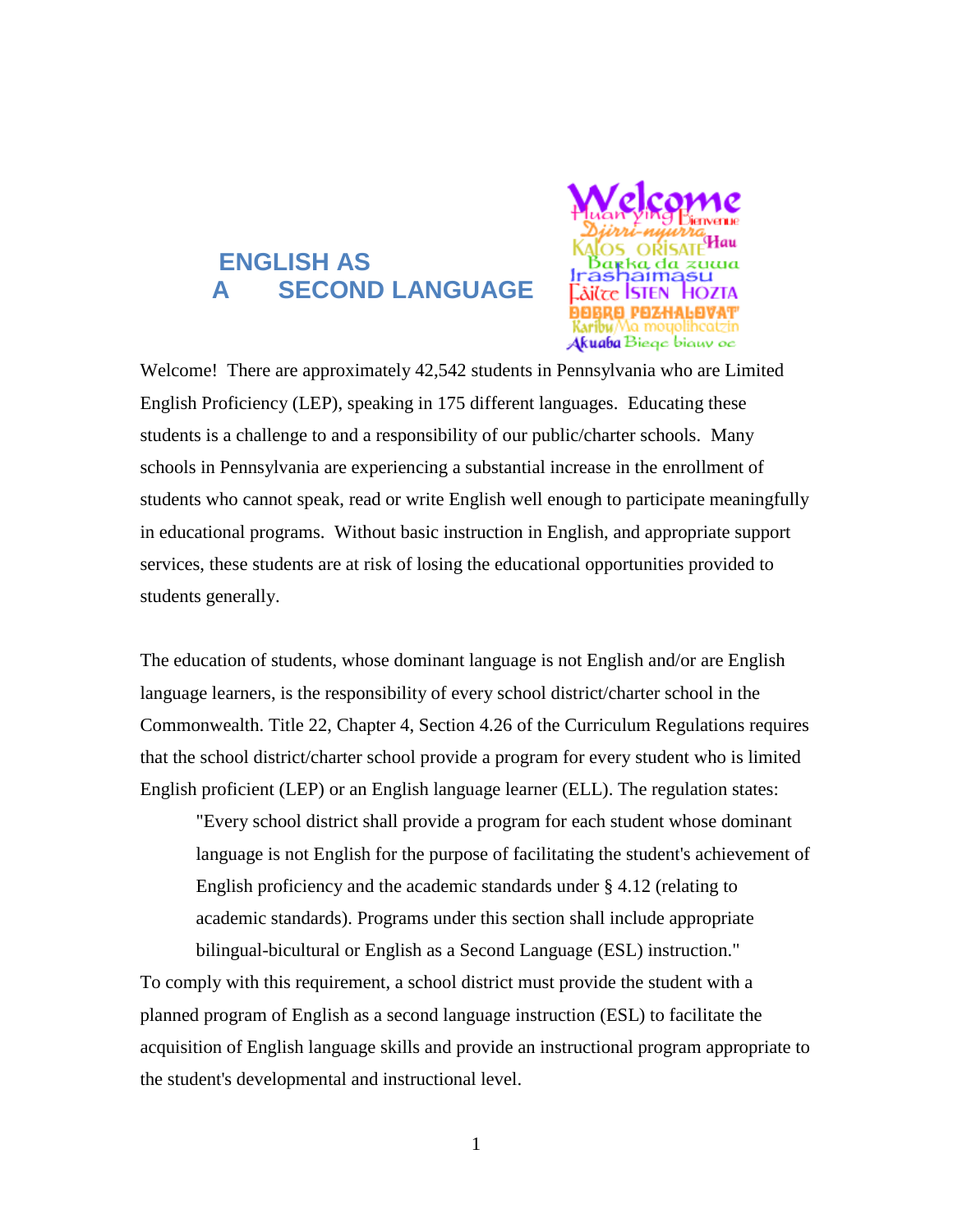In July 2009, the *Basic Education Circular* (BEC), *Educating Students with Limited English Proficiency* (LEP) and *English Language Learners* (ELL) (refer to appendix) was revised to clarify the administrative responsibilities of Pennsylvania public/charter schools.

On the federal level the US Office of Civil Rights is responsible for enforcing Title VI of the Civil Rights Act of 1964, which prohibits discrimination based on race, color or national origin. As in Lau v. Nicholas the United States Supreme Court affirmed the Department of Education memorandum of May 25, 1970 directed school districts to take affirmative steps to help ELL's overcome language barriers. The Supreme Court meaningful education before proficiency in English is obtained.

The Equal Education Opportunities Act of 1974 states that no state shall deny an equal opportunity to an individual due to race, color, sex or national origin. The Act prohibits denying equal education opportunity by the failure of an educational agency to take appropriate action to overcome language barriers that impede equal participation by its students in its instructional programs. An individual denied an equal educational opportunity as defined by that part of the Act may institute a civil action in an appropriate district court of the United States against such parties.

In 1981 the Fifth Circuit Court of Appeals formulated a test to determine district compliance with the Equal Education Opportunities Act of 1974 in the Castaneda V. Pickard case. The three-part test includes the following criteria:

- 1. Theory: the school must pursue a program based on an educational theory recognized as sound for Ells.
- 2. Practice: the school must actually implement the program with instructional practices, resources and personnel necessary to transfer theory to reality.
- 3. Results: the school must not persist in a program that fails to produce results.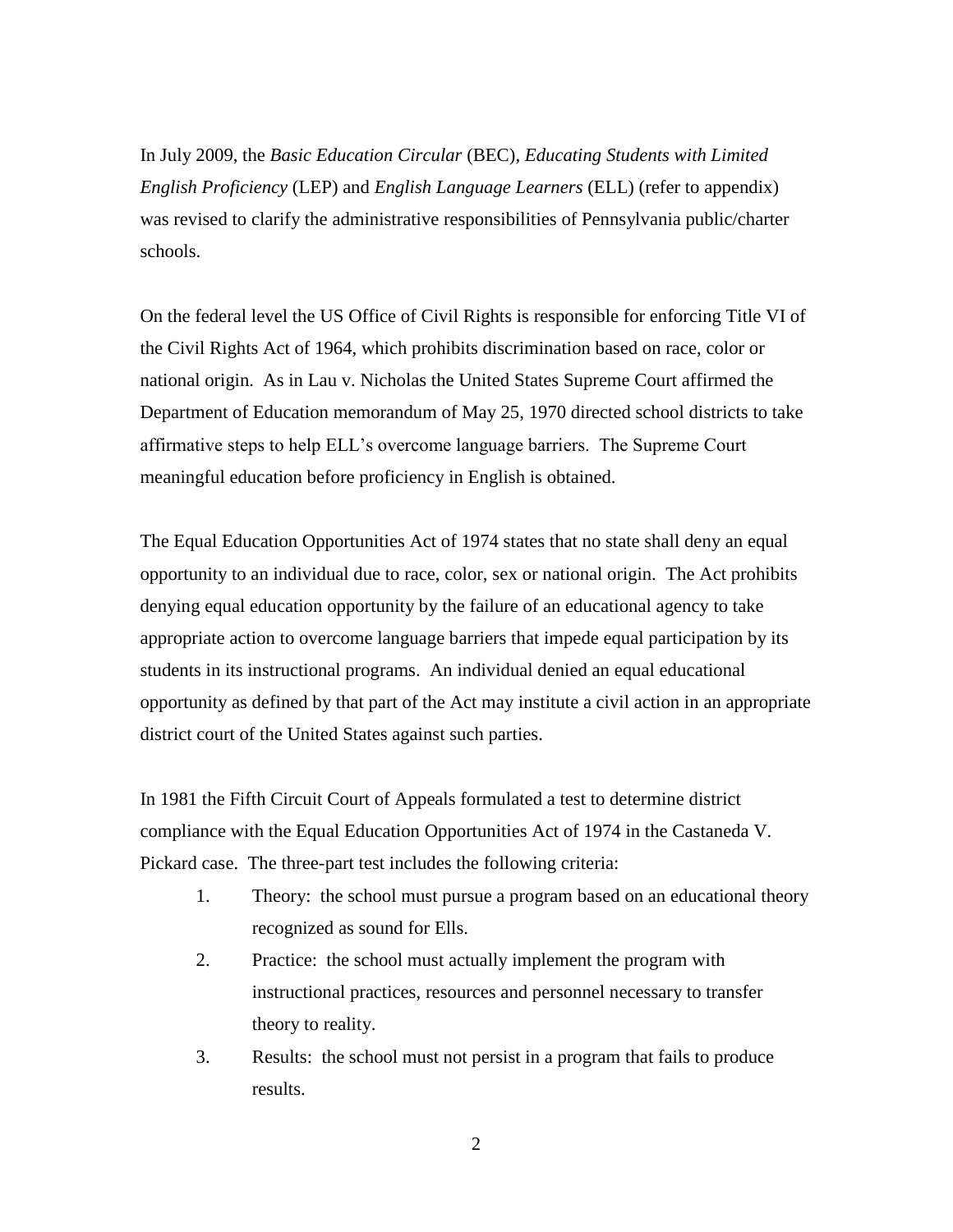Based on the above federal and state documents, the Millcreek Township School District has a clear responsibility to develop and maintain an appropriate English as a Second Language Program.

In order to build public confidence in the District's comprehensive approach to meeting the needs of English Language Learners, it is extremely important that administrators, instructional and support staff understand the meaning of ESL program practices in the District.

The Glossary of definitions of terms, phrases and acronyms at the end of this guide, will assist the reader in understanding ESL definitions as referenced in the PDE Regulations and Federal Guidelines.

Copyright © 2010 Commonwealth of Pennsylvania. All Rights Reserved *Provided by the Pa Department of Education http://www.portal.state.pa.us/portal/server.pt/community/English\_as\_a\_Second\_Langua ge/7529/*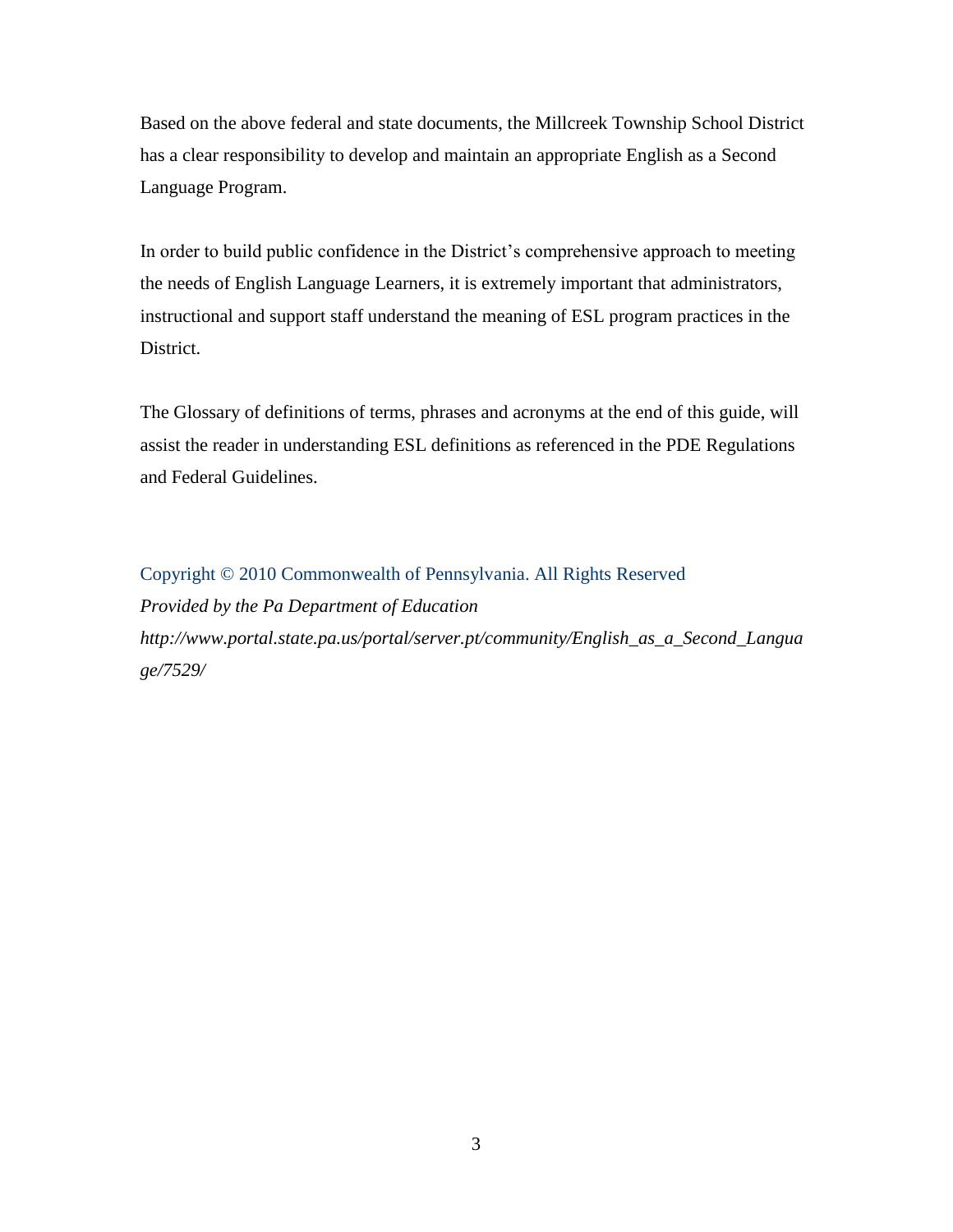### **Statement of Program Goals and Objectives**

<span id="page-6-0"></span>The mission of the Millcreek Township School District is to create for all students learning experiences that provide the knowledge and skills necessary to be competent, responsible citizens, as well as lifelong learners.

The Millcreek Township School District believes:

- The education of English Language Learners is a combined responsibility of the student, the home, the school and the community.
- A safe environment for all students is essential for learning.
- Creative, practical and relevant learning experiences should be available to English Language Learners.
- Developmentally appropriate practices encourage English Language Learners to be active participants in the learning process.
- Equal access to educational resources allows English Language Learners to develop their potential
- New and existing technologies should be utilized to enhance the learning of English Language Learners.
- Continuous improvement is essential for an environment of educational excellence
- A balance of social, emotional, intellectual and physical well-being is fundamental to being a productive and responsible member of society.
- An acceptance of the worth and dignity of all people is necessary for a peaceful and productive school environment.

The Millcreek Township School District School Board approved Policy #138, *English as a Second Language*, outlines the educational process, rights and responsibilities for English Language Learners. (refer to Appendix C)

The District addresses the educational process, rights and opportunities in the District's Strategic Plan as an attachment to the Plan submitted to PDE.

The overall goal of MTSD's English as a Second Language (ESL) program is to provide services for Limited English Proficient (LEP) students with listening, speaking, reading and/or writing. The program is organized around five instructional/proficient levels:

- 1. Entering
- 2. Beginning
- 3. Developing
- 4. Expanding
- 5. Bridging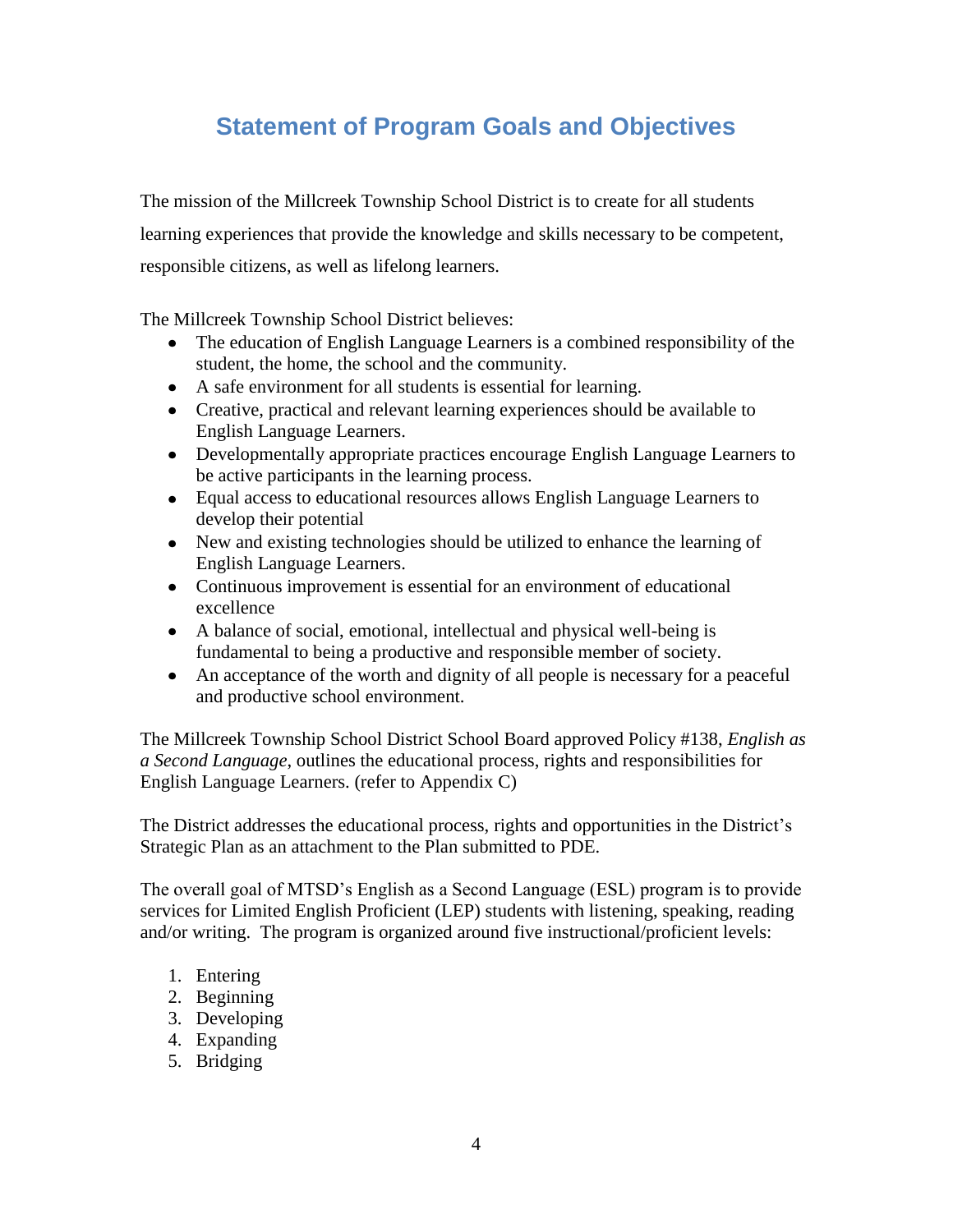Research has shown that it will take an LEP student approximately 1-2 years to acquire Basic Interpersonal Communication Skills (BICS). BICS are the oral communication skills (understanding and speaking) the student needs in order to be able to understand what is going on in the classroom, playground, and social skills with peers, etc.

Research has shown it will take an LEP student approximately 5-7 years to acquire Cognitive Academic Language Proficiency (CALP). CALP involves the understanding, speaking, reading and writing skills the LEP student needs to be academically at the "same level" as his/her English speaking peers.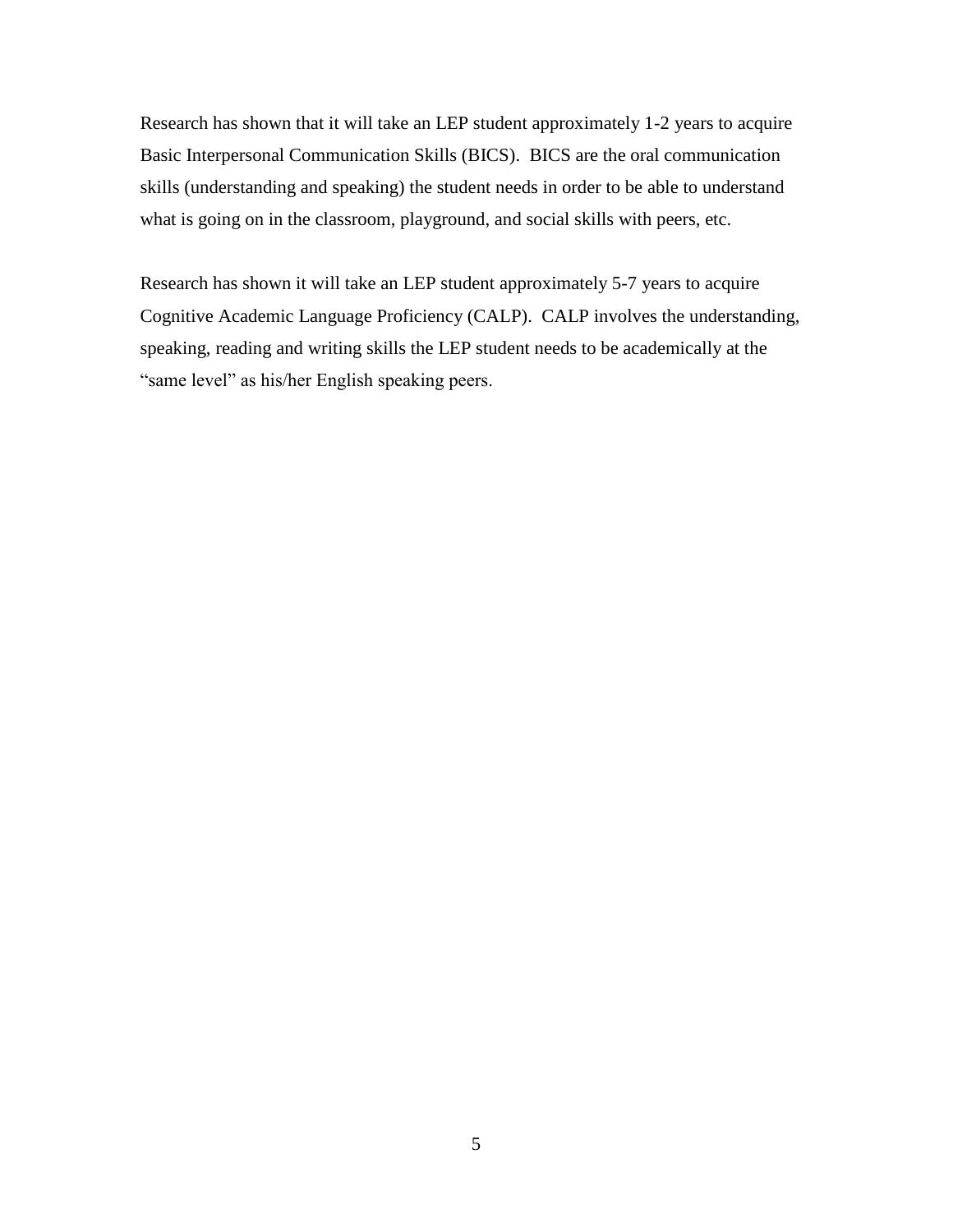### <span id="page-8-0"></span>**Orientation and School Enrollment Procedures**

The required enrollment documentation for ELLS is the same as for other students who enroll in MTSD and include:

- 1. Proof of the child's age
- 2. Proof of immunization required by law
- 3. Proof of residency
- 4. Parent registration statement
- 5. Home Language Survey

The district may ask parents for additional information that would be helpful in meeting the child's educational needs.

During the orientation process the following basic information will need to be shared with the parent and student:

- 1. orientation of the school building
- 2. description of classes the student will attend
- 3. description of the ESL program
- 4. important school telephone numbers
- 5. special programs available
- 6. homework and attendance policies
- 7. district wide assessment practices and procedures

If an interpreter or translator is needed, the District will try, to the best of its ability, to secure an interpreter or translations in the student's/parent's native language or preferred mode of communication. All arrangements must be made through the Pupil Services Office (814-835-5334) at least 5 school days in advance through the district's contracted service provider(s).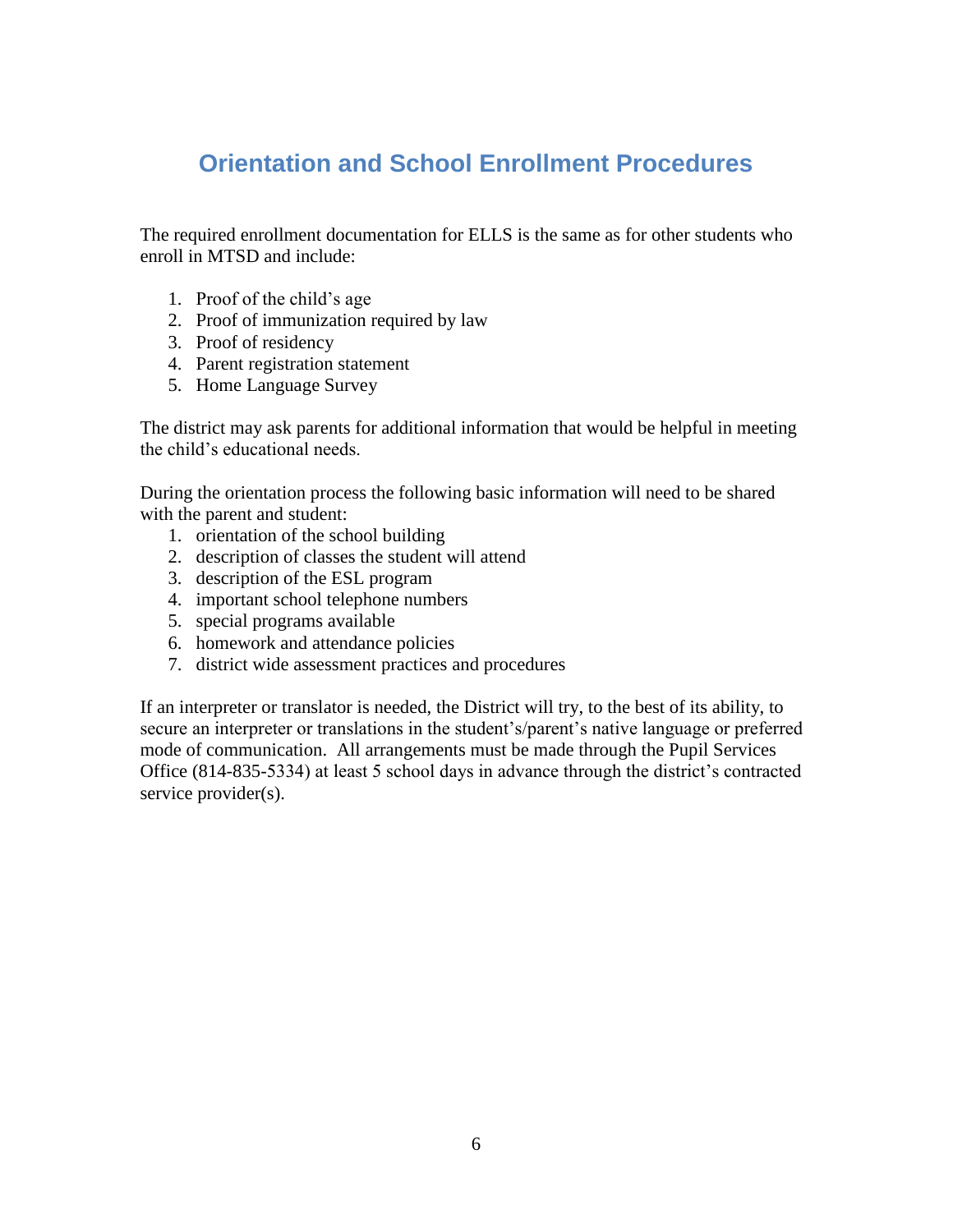

### <span id="page-9-0"></span>**Annual State English Language Proficiency Assessment**

The Pennsylvania Department of Education has joined the multi-state World Class Instruction Design and Assessment (WIDA Consortium). The WIDA Consortium developed an assessment entitled *Assessing Communication and Comprehension in English State to State for English Language Learners* (ACCESS for ELLs). Therefore, the Pennsylvania Department of Education will be using the ACCESS for ELLs as the statewide assessment instrument for the required annual assessment of English language proficiency. Access for ELLs is a standards-based, criterion referenced English language proficiency test designed to measure English language learners' social and academic proficiency in English. It assesses social and instructional English as well as the language associated with language arts, mathematics, science and social studies within the school context across the four language domains of listening, speaking, reading and writing.

Special Instructions and Information concerning the ACCESS for ELLs Assessment

- All identified ELLs, including students with disabilities, in an ESL instructional program at the time of the assessment window must take the ACCESS for Ell's assessment.
- Exited and monitored students DO NOT take the ACCESS assessment.
- Kindergarteners are required to be assessed in all domains of listening, speaking, reading, and writing.
- In situations where a student moves from one school building to another school building in the district or moves from one LEA to another LEA during the ACCESS testing window, under PA policy, the new school/LEA is responsible for administering or re-administering the test. The receiving school provides a new test booklet and bubbles in the student demographic information.
- Newly enrolling students, who arrive after the deadline for ordering testing materials, are not required to be assessed using the ACCESS for ELLs annual assessment for that year.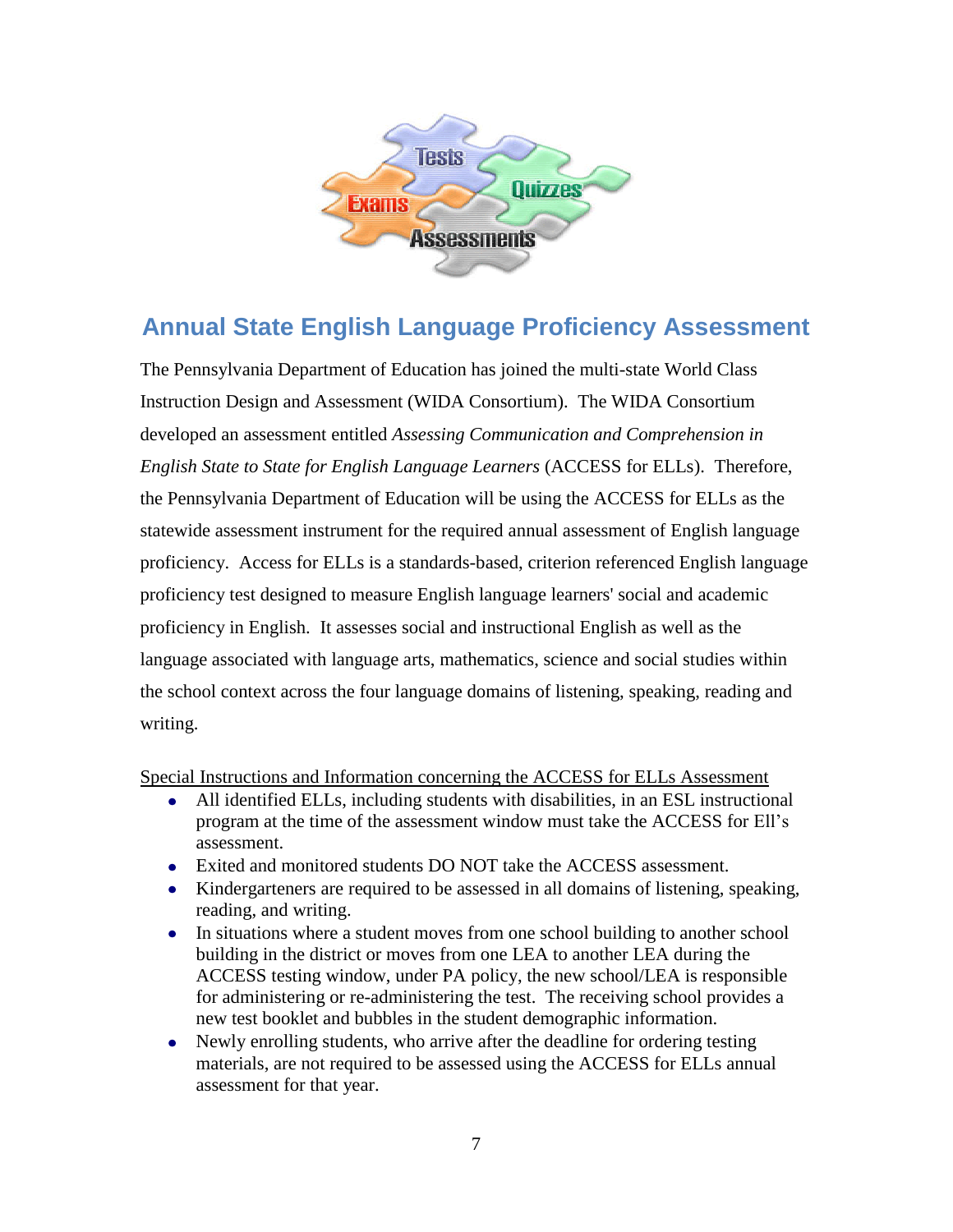- PA adheres to WIDA's guidelines when considering appropriate accommodations for ELLs with disabilities. The accommodations provided in the *District and School Test Administration Manual* apply only to ELLs with disabilities and testing accommodations should be stated in the IEP or 504 plan.
- Any student should not be required to continue the assessment if there is evidence of frustration and the inability to continue is evident. Test portions that are completed will be scored.

For more information concerning the WIDA Consortium, please feel free to visit their web site at the link below:

[WIDA Consortium Web Site](http://www.pde.state.pa.us/pde_internet/redirector.asp?u=http://www.wida.us) at http://www.wida.us/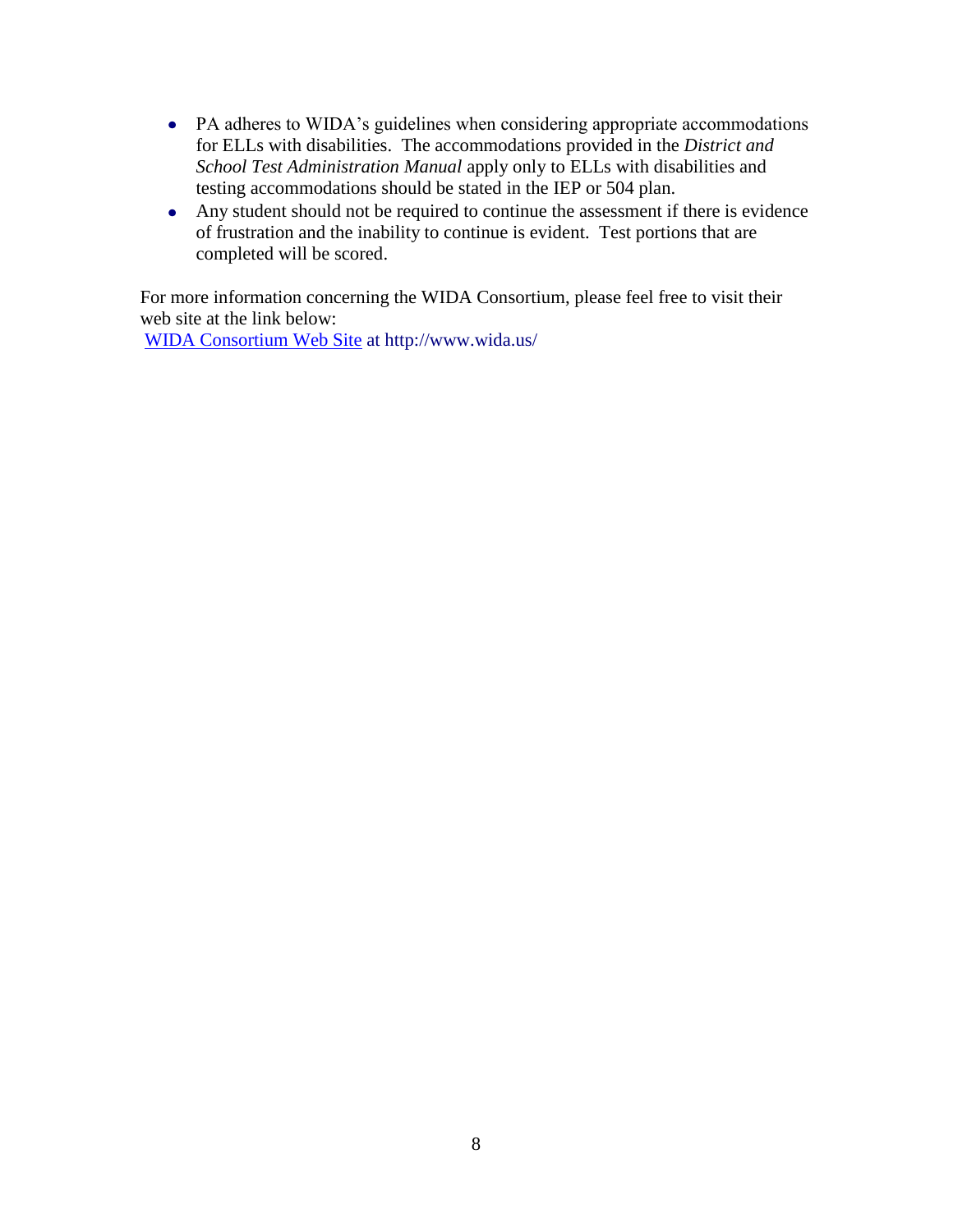### **Identification of ELLs**

<span id="page-11-0"></span>All parents and students new to Millcreek Township School District are required to fill out the **Home Language Survey** form. The three questions asked which pertain to Child Find for English Language Learners (ELLs) are:

- 1. What was the first language your child learned to speak?
- 2. Does your child speak a language other than English? If yes, specify the language (Do not include languages learned in school)
- 3. What language(s) is/are spoken in your home?

If any of the responses are other than English, the information is directed to the attention of certified staff responsible for ESL evaluation. Survey forms, whose responses indicated English as the primary language, are dated and placed in the student's permanent record file.

For students whose Primary Language is Other Than English (PHLOTE), the district will determine the student's English language proficiency using formal and informal assessment measures. Measures to be used for assessing levels of proficiency and progress could include standardized testing, curriculum-based assessments, teacher observations and portfolios. Four areas that must be considered are: Listening, Speaking, Reading, and Writing. The district also believes that the area of cultural awareness should be considered.

When a student is identified as an ELL, he/she will be administered the W-APT by a trained ESL staff member. W-APT stands for the WIDA-ACCESS Placement Test™. This assessment tool, known as the "screener", is used by educators to measure the English language proficiency of students who have recently arrived in the U.S. or newly enrolled in the school district. It can help to determine whether or not a child is in need of English language instructional services, and if so, at what level. (WIDA, 2009)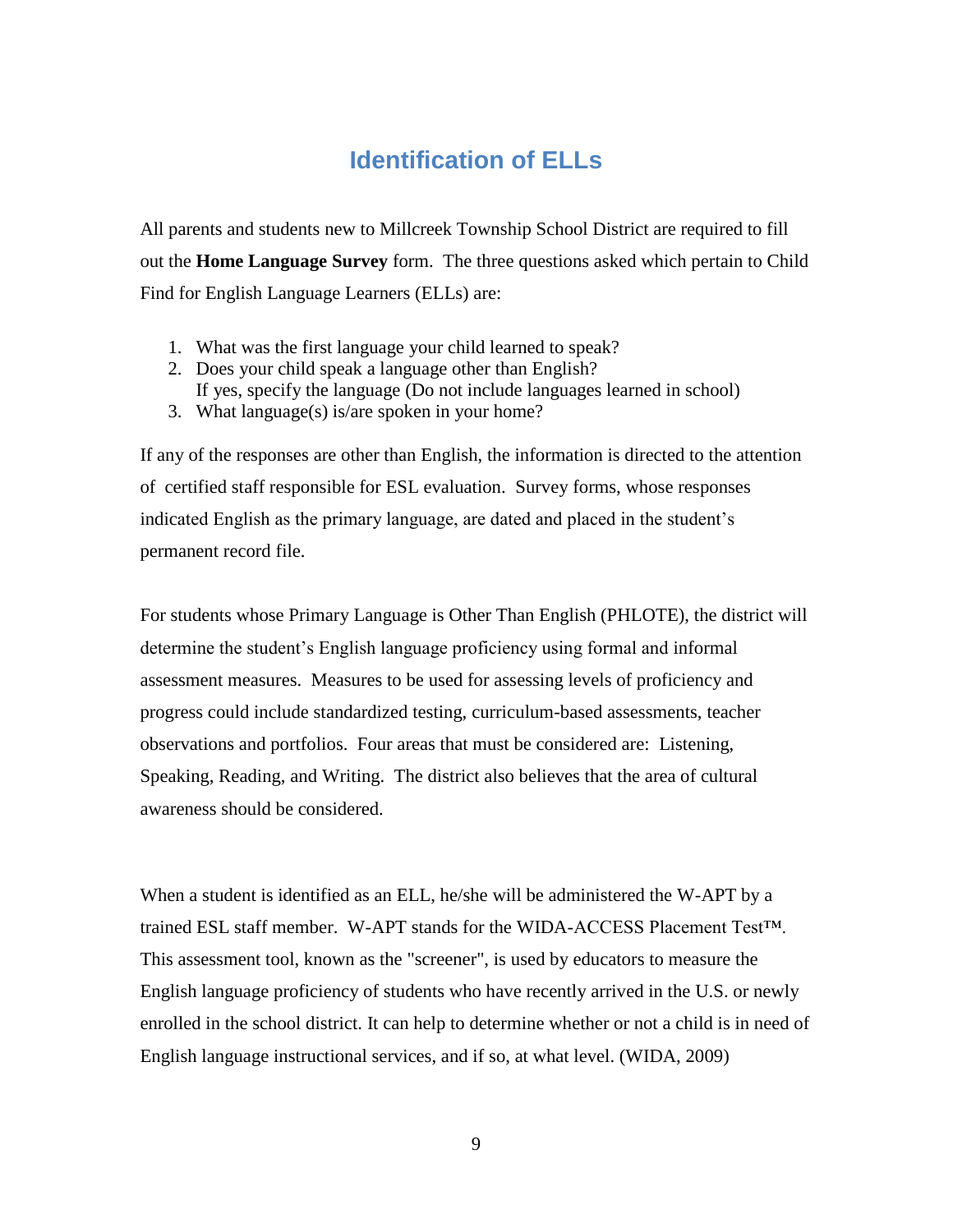The W-APT™ has three main purposes:

• To identify students who may be candidates for English as a second language (ESL) and/or bilingual services; • To determine the academic English language proficiency level of students new to a school or to the U.S. school system in order to determine appropriate levels and amounts of instructional services; and

• To accurately assign students identified as ELLs to one of the 3 tiers for ACCESS for ELLs®.

The W-APT™ is an adaptive test that can gauge students' proficiency up to and beyond Level 5 of the WIDA ELP Standards. Like ACCESS for ELLs®, there are five grade level clusters: Kindergarten, 1-2, 3-5, 6-8, and 9-12. All five tests are designed to guide ELL educators in decision-making regarding a child's ELL status and services. In all the grade level clusters for grades 1-12, the test will result in a score for each language domain—Listening, Speaking, Reading, and Writing. The test materials also include instructions for calculating a child's overall composite score, with Reading and Listening scores weighing more heavily into the composite score than Speaking and Listening scores. The Kindergarten W-APT™ results in an oral proficiency score as well as diagnostic information about a child's Reading and Writing skills. (WIDA, 2009)

Instructional placement of the student will be based on the Student's proficiency level. Transitions between levels will be based on student progress, standardized testing, teacher observation and curriculum based assessment.

**ELL students will participate in the PSSA and district-wide standardized testing. ELL students who are in their first year of enrollment in a U.S. school are not required to participate in the reading or writing assessments; they must take the mathematics and science assessments.**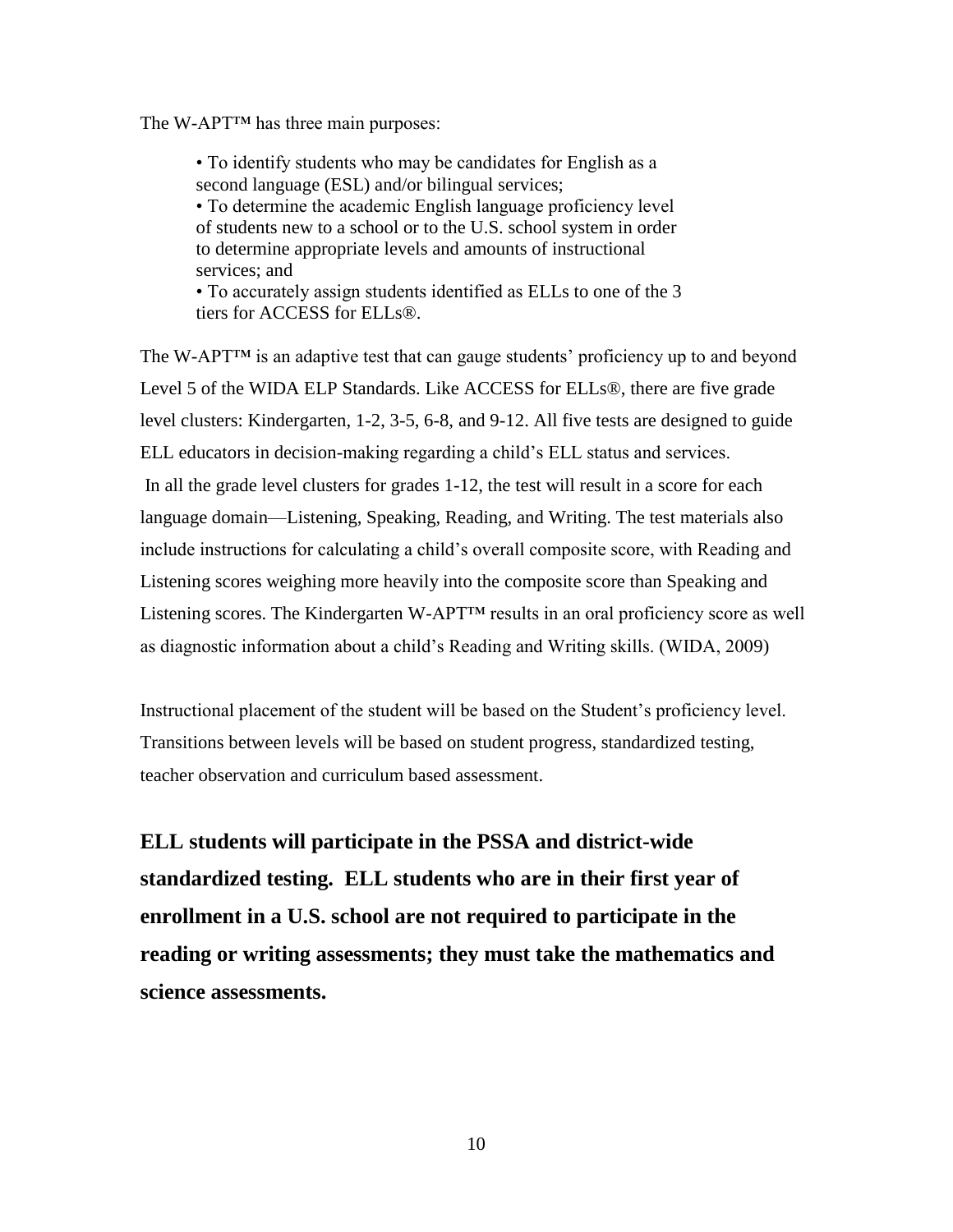### **HOME LANGUAGE SURVEY\***

<span id="page-13-0"></span>The Office of Civil Rights (OCR) requires that school districts/charter schools/full day AVTS identify limited English proficient (LEP) students in order to provide appropriate language instructional programs for them. Pennsylvania has selected the Home Language Survey as the method for the identification.

|  |                                                                     | 2. Does the student speak a language(s) other than English?           | 1. What is/was the student's first language? ___________________________________                                                                                                                                                                                                               |
|--|---------------------------------------------------------------------|-----------------------------------------------------------------------|------------------------------------------------------------------------------------------------------------------------------------------------------------------------------------------------------------------------------------------------------------------------------------------------|
|  | $\Box$ Yes $\Box$ No                                                | (Do not include languages learned in school.)                         | If yes, specify the language(s): $\frac{1}{1}$ = $\frac{1}{1}$ = $\frac{1}{1}$ = $\frac{1}{1}$ = $\frac{1}{1}$ = $\frac{1}{1}$ = $\frac{1}{1}$ = $\frac{1}{1}$ = $\frac{1}{1}$ = $\frac{1}{1}$ = $\frac{1}{1}$ = $\frac{1}{1}$ = $\frac{1}{1}$ = $\frac{1}{1}$ = $\frac{1}{1}$ = $\frac{1}{1}$ |
|  | during his/her lifetime?                                            |                                                                       | 3. What language(s) is/are spoken in your home? ________________________________<br>4. Has the student attended any United States schools for a total of 3 full years                                                                                                                          |
|  | $\Box$ Yes $\Box$ No                                                |                                                                       |                                                                                                                                                                                                                                                                                                |
|  | Name of School                                                      | Please list any U.S. School the student has attended:<br><b>State</b> | Dates Attended                                                                                                                                                                                                                                                                                 |
|  | <u> 1989 - Johann Stein, mars an deus Amerikaansk kommunister (</u> |                                                                       |                                                                                                                                                                                                                                                                                                |
|  |                                                                     |                                                                       |                                                                                                                                                                                                                                                                                                |
|  |                                                                     |                                                                       |                                                                                                                                                                                                                                                                                                |

#### **Person completing this form (if other than parent/guardian):**

#### **Parent/Guardian signature: \_\_\_\_\_\_\_\_\_\_\_\_\_\_\_\_\_\_\_\_\_\_\_\_\_\_\_\_\_\_\_\_\_\_\_\_\_\_\_\_\_\_\_\_\_\_\_**

\*The school district/charter school/full day AVTS has the responsibility under the federal law to serve students who are limited English proficient and need English instructional services. Given this responsibility, the school district/charter school/full day AVTS has the right to ask for the information it needs to identify English Language Learners (ELLs). As part of the responsibility to locate and identify ELLs, the school district/charter school/full day AVTS may conduct screenings or ask for related information about students who are already enrolled in the school as well as from students who enroll in the school district/charter school/full day AVTS in the future.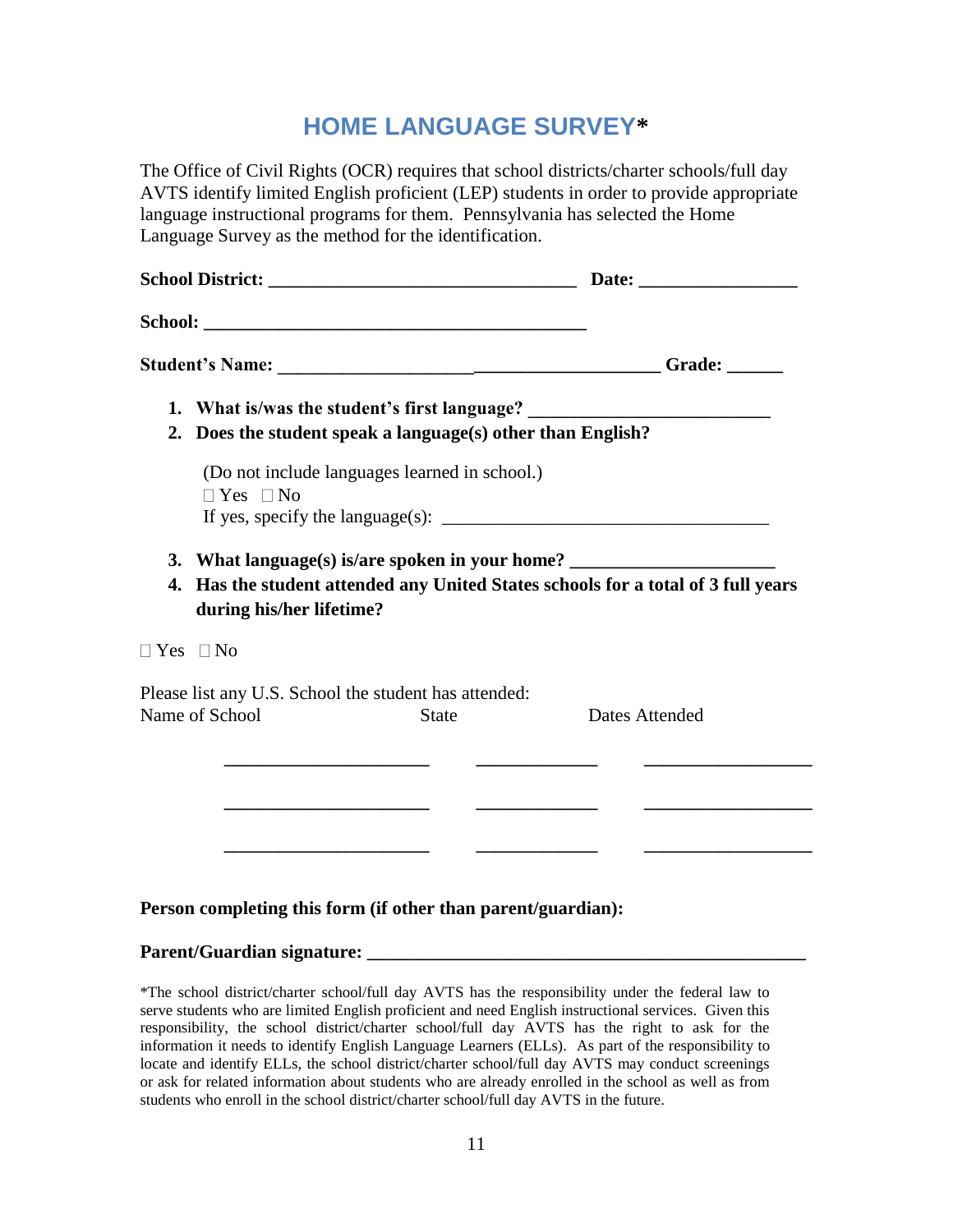### **Parental Consent for English Language Instruction Programs**

<span id="page-14-0"></span>COMMONWEALTH OF PENNSYLVANIA DEPARTMENT OF EDUCATION BUREAU OF TEACHING AND LEARNING SUPPORT **January 12, 2005**

TO: **Superintendents Chief Executive Officers Principals Intermediate Unit ESL Program Coordinators School District ESL Program Coordinators**

#### FROM: **Barbara Mowrey ESL/Bilingual Education Advisor Title III State Director**

The following information explains the obligations of LEAs providing ESL/Bilingual programs to students identified as English language learners (ELLs) as they relate to parents' requests to opt their children out of such instruction.

#### **LEA's Obligation to Provide ESL/Bilingual Programs**

Title VI of the Civil Rights Act of 1964, 42 U.S.C. §2000d (Title VI), requires school districts to provide equal educational opportunity to language minority students. Pursuant to Title VI, each district must identify which of its students have limited English proficiency and provide an effective program that affords meaningful access to the district's educational program.

Section 4.26 of the Pennsylvania State Board of Education regulations, 22 Pa. Code §4.26, codifies this requirement as follows:

*Every school district shall provide a program for each student whose dominant language is not English for the purpose of facilitating the student's achievement of English proficiency and the academic standards under § 4.12 (relating to academic standards). Programs under this section shall include appropriate bilingual-bicultural or English as a second language (ESL) instruction.*

Therefore, ESL/Bilingual programs are mandated. School districts may choose to implement an ESL/Bilingual program based upon a variety of models to address their districts' specific needs. Regardless of the manner in which a school district chooses to operate its ESL/Bilingual program, the district remains responsible to provide a core program to ensure that each limited English proficiency (LEP) student's English proficiency and academic needs are met.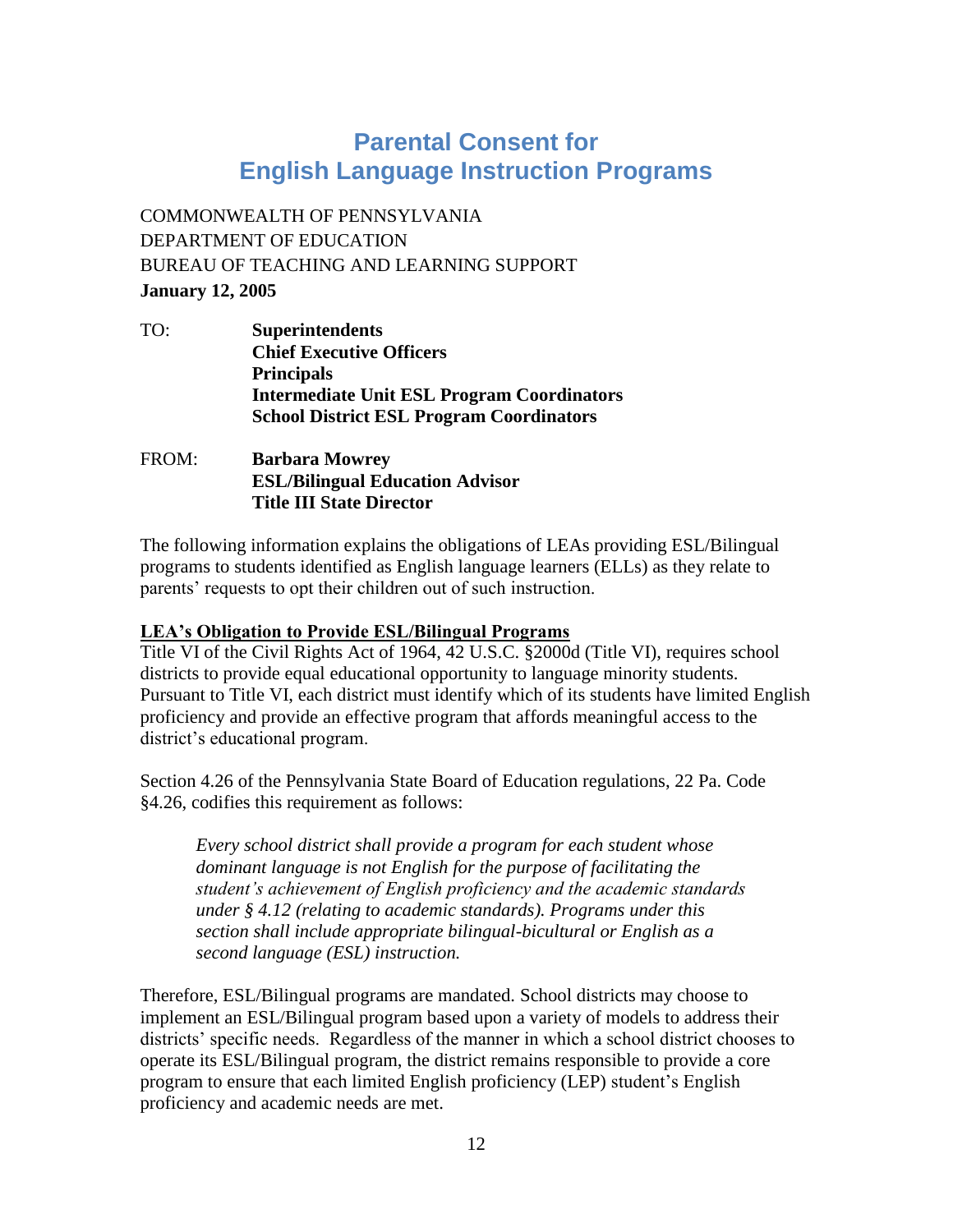#### **Parents' Limited Right to Opt Out of ESL/Bilingual Programs**

Section 4.4 (d)(3) of the Pennsylvania State Board of Education regulations, 22 Pa. Code §4.4(d)(3), requires school districts to adopt policies that permit parents to have their children excused from specific instruction only in the limited circumstance described below:

*School districts (including charter schools), AVTSs and intermediate units shall adopt policies to assure that parents or guardians have the following:* 

*The right to have their children excused from specific instruction which conflicts with their religious beliefs, upon receipt by the school district (including charter schools), AVTS or intermediate unit of a written request from the parents or guardians.* 

Consequently, a parent may not seek to have his or her child excused from a district's ESL/Bilingual program unless the instruction conflicts with the family's religious belief.

#### **Title III of the No Child Left Behind Act of 2001 (NCLB)**

Title III funding may be used by school districts to enhance existing ESL/Bilingual programs. NCLB makes it clear that Title III funding is to be used to *supplement*, not supplant, existing programs. Title III funded enhancements may include, but are not limited to, after-school programs, summer programs, tutorial programs or additional supports funded by Title III. Parents may opt out of Title III services that support a district's ESL/Bilingual program per the NCLB Act, 20 U.S.C. §3302.

#### **Summary of LEA Requirements Regarding ELLs**

- All students entering the district must be given a Home Language Survey (HLS). THERE ARE NO EXCEPTIONS for the HLS. It is part of the enrollment process.
- Based on the responses to the HLS, students must be assessed for potential placement in a program unless they meet the criteria outlined in the PENNLINK entitled LEP ASSESSMENT dated September 24, 2004. *There are certain student scenarios that may preclude assessment if a student can demonstrate English language proficiency.*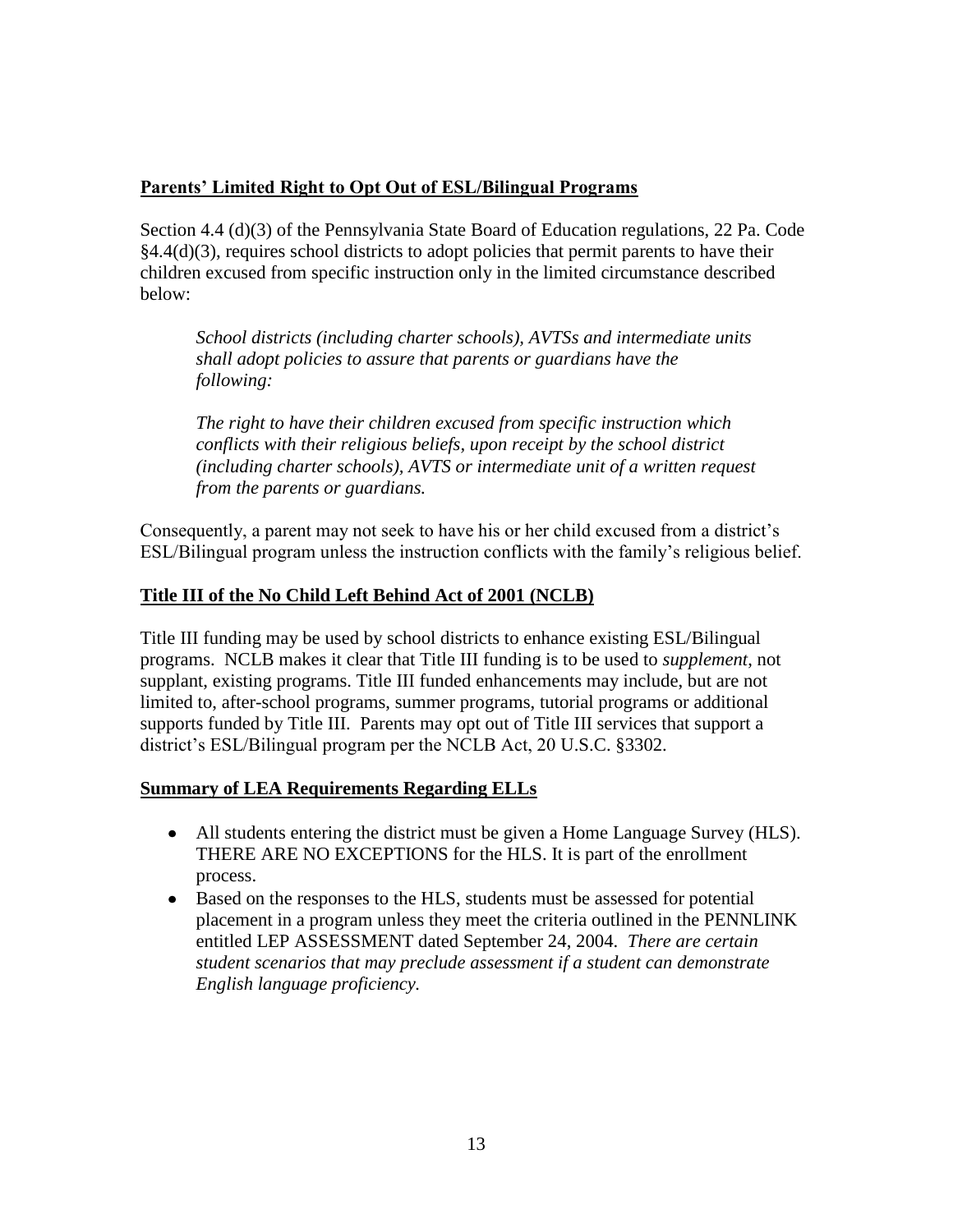*Students should meet two of the following three criteria to be exempted from a formal English language proficiency assessment.*

- *Final grades of B or better in core subject areas (Mathematics, Language Arts, Science and Social Studies);*
- *Scores on district-wide assessments that are comparable to the Basic performance level on the PSSA;*
- *Scores of Basic in Reading, Writing and Math on the PSSA.*

*Newly enrolling students completing the HLS with previous school records indicating that they meet two of the three criteria above may also be exempt from formal assessment for placement in ESL/Bilingual programs. However, newly enrolling students without such records must be assessed for their English language proficiency.*

*The formal English language proficiency assessment results are the indicator for placement in ESL/Bilingual programs and can be used in combination with the criteria above to determine the best instructional placement for students.*

Student records for children from other states or school systems can be considered as part of the criteria.

- Parent permission to assess IS NOT REQUIRED.
- Parent notification of student assessment results and placement in an ESL/Bilingual program is required.
- Written parent notification for student placement in Title III programs/services is required along with written guidance pertaining to parental rights, including the right to have the child immediately removed from or decline enrollment in such a program. 20 U.S.C.§3302 (a)(8)(A)(i) and (ii).
- Non-English speaking parents must be provided communications in a language they understand to the extent practicable. Using a student or a minor to provide translation is inappropriate.
- English language proficiency assessment results, for both district and state assessment, are placed in the student's permanent records.
- LEAs must present the ESL/Bilingual Program Plan that defines the core program for all students to parents/students. Individualized plans are not required.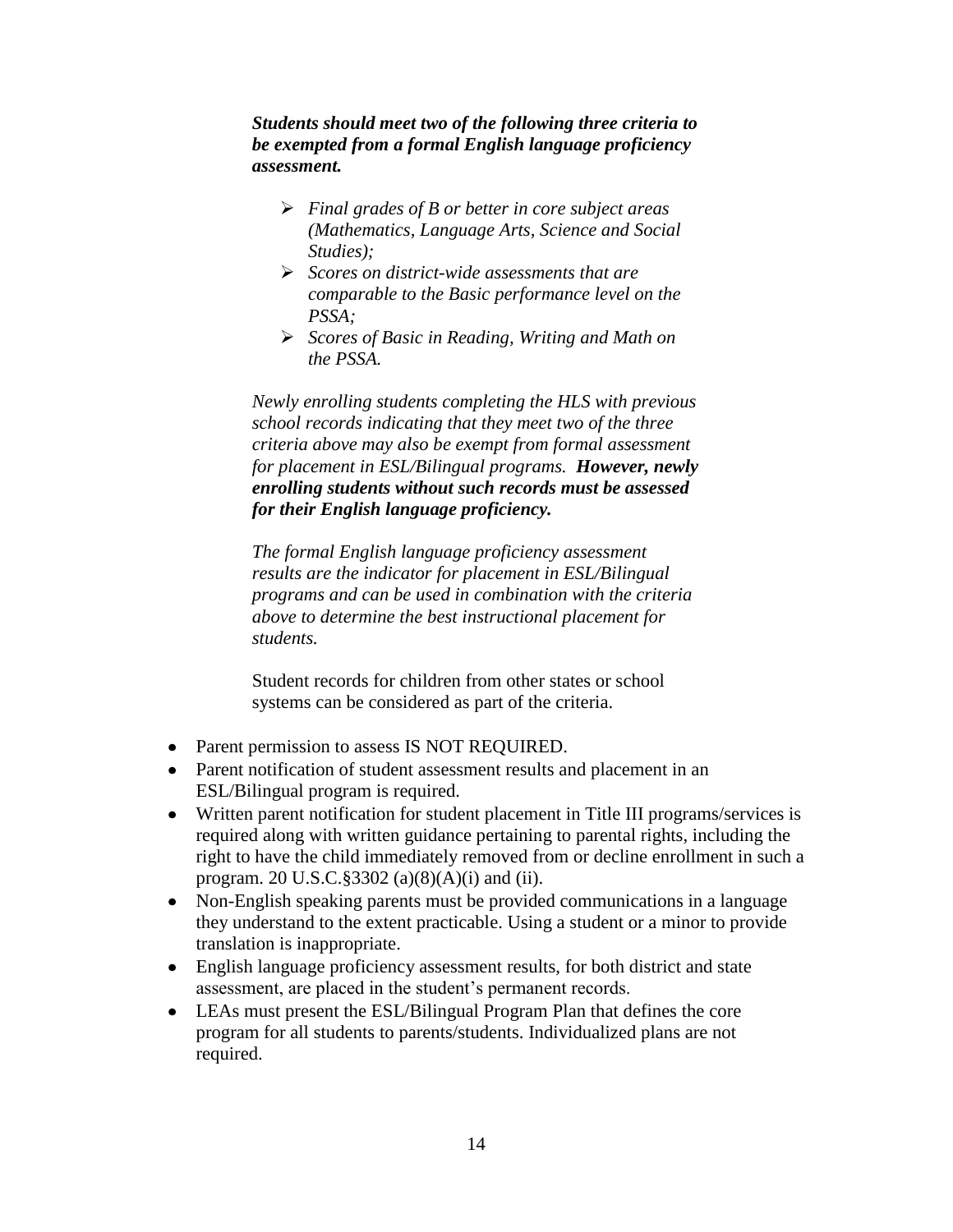- LEAs may choose to list Title III funded programs/opportunities for students so that parents may decide if they want their child to be included in the instructional program(s)/service(s).
- LEAs must inform parents of the criteria to exit an ESL/Bilingual program.
- It is important to note that the hallmark of a successful ESL/Bilingual program is student progress toward English language proficiency and the PA Academic Standards.
- Placement in an ESL/Bilingual program is not a permanent placement or label. The goal is to exit the child as soon as he/she is able to meet the exit criteria.
- Monitoring is required for two years after a student exits an ESL/Bilingual program and appropriate records must be maintained on student progress.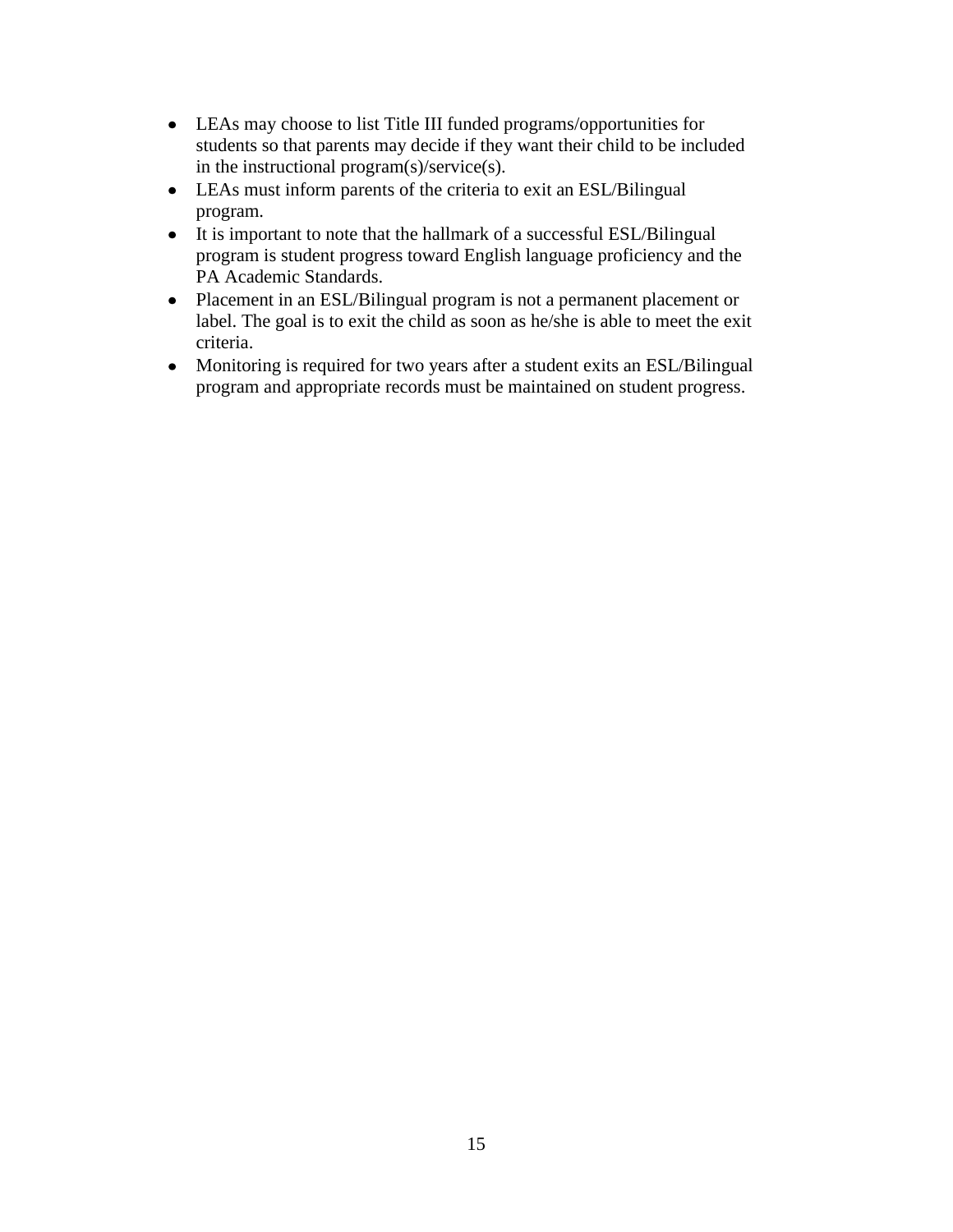### **Foreign Exchange Students and English as a Second Language**

#### <span id="page-18-0"></span>**COMMONWEALTH OF PENNSYLVANIA PENNSYLVANIA DEPARTMENT OF EDUCATION September 22, 2006**

- **TO:** School District Superintendents Charter School CAOs Intermediate Unit Executive Directors Title III Coordinators ESL Coordinators, Administrators and Teachers Testing Coordinators Guidance Counselors
- **FROM:** Barbara Mowrey ESL/Bilingual Education Advisor Title III State Director Bureau of Teaching and Learning Support

This memorandum updates and replaces previous guidance issued May 14, 2002 and April 3, 2003 regarding foreign exchange students.

The United States Department of Education, Office of English Language Acquisition, Language Enhancement, and Academic Achievement For Limited English Proficient Students (OELA), issued an official letter to clarify the placement of foreign exchange students in language instructional programs. The letter states that an important goal is to help English language learners who reside in the United States attain English language proficiency in comprehension, listening, speaking, reading and writing English and achieve challenging academic content standards. Foreign exchange students come to our country to experience the American culture and at the same time provide our students with the opportunity to learn from other cultures.

Therefore, foreign exchange students are **NOT** required to:

- Be identified for English as a Second Language instruction based on Pennsylvania's home language survey;
- Be assessed for placement in English language instructional programs;
- Be included in the LEP SYSTEM data collection as ELLs or immigrants;
- Participate in the annual state English language proficiency assessment.

**HOWEVER**, foreign exchange students *are required* to participate in the PSSA, and their results are attributed to the host family's district of residence and to the state.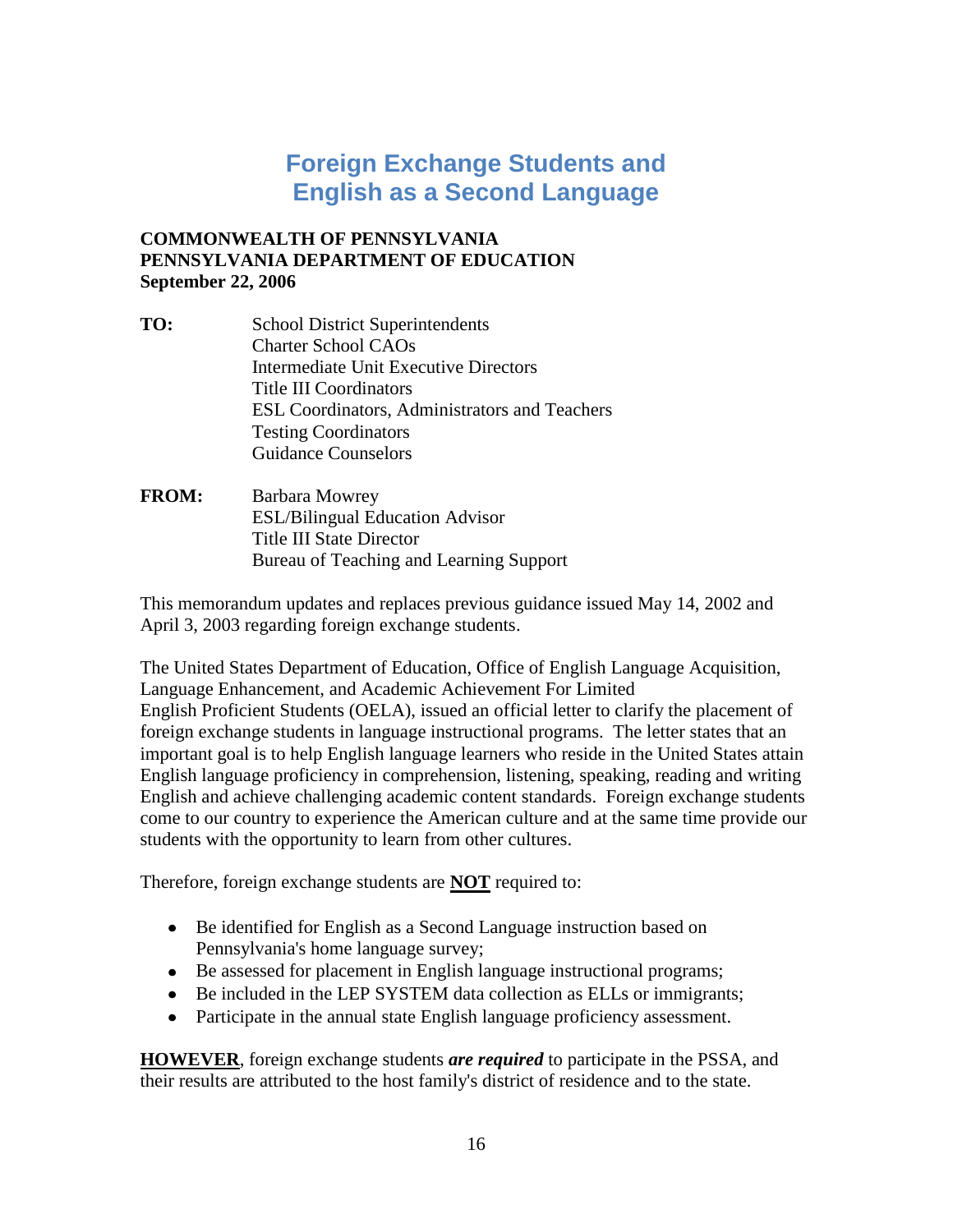### <span id="page-19-0"></span>**Determining LEP Students' Potential Need for Special Education Services**

#### **Preferred Strategies for determining the need for LEP Students to have an IEP**

- Carefully collect and analyze information including:
	- o Level of proficiency in reading, writing, speaking, and understanding English
	- o Time in US & receiving instruction
	- o Information on culture and development
	- o Compare to the development of children with similar backgrounds
	- o Opportunity to learn—quality and quantity

#### **Evaluation for Special Education**

- A child is not a child with a disability if the presenting problem is caused by:
	- o Lack of instruction in Reading, including in the essential components of reading instruction
	- o Lack of instruction in Math
	- o Limited English proficiency
- Assessments used are:
	- o Not discriminatory or racially biased
	- o Provided and administered in the **child's native language or other mode of communication** and in the form most likely to yield accurate information
	- o Valid, reliable; administered by trained personnel
	- o Able to assess child in all areas of suspected disability and to provide relevant information
	- o Coordinated for children who transfer during academic year to ensure prompt completion of full evaluation.

#### **Individualized Education Program (IEP)**

- Procedural Safeguards are issued in native language
- Section I- Limited English Proficiency must be checked
- Section II-Present levels must include: reading, writing, speaking, and listening in  $2<sup>nd</sup>$  language
- Section VI-Related services section must include support provided by ESL teacher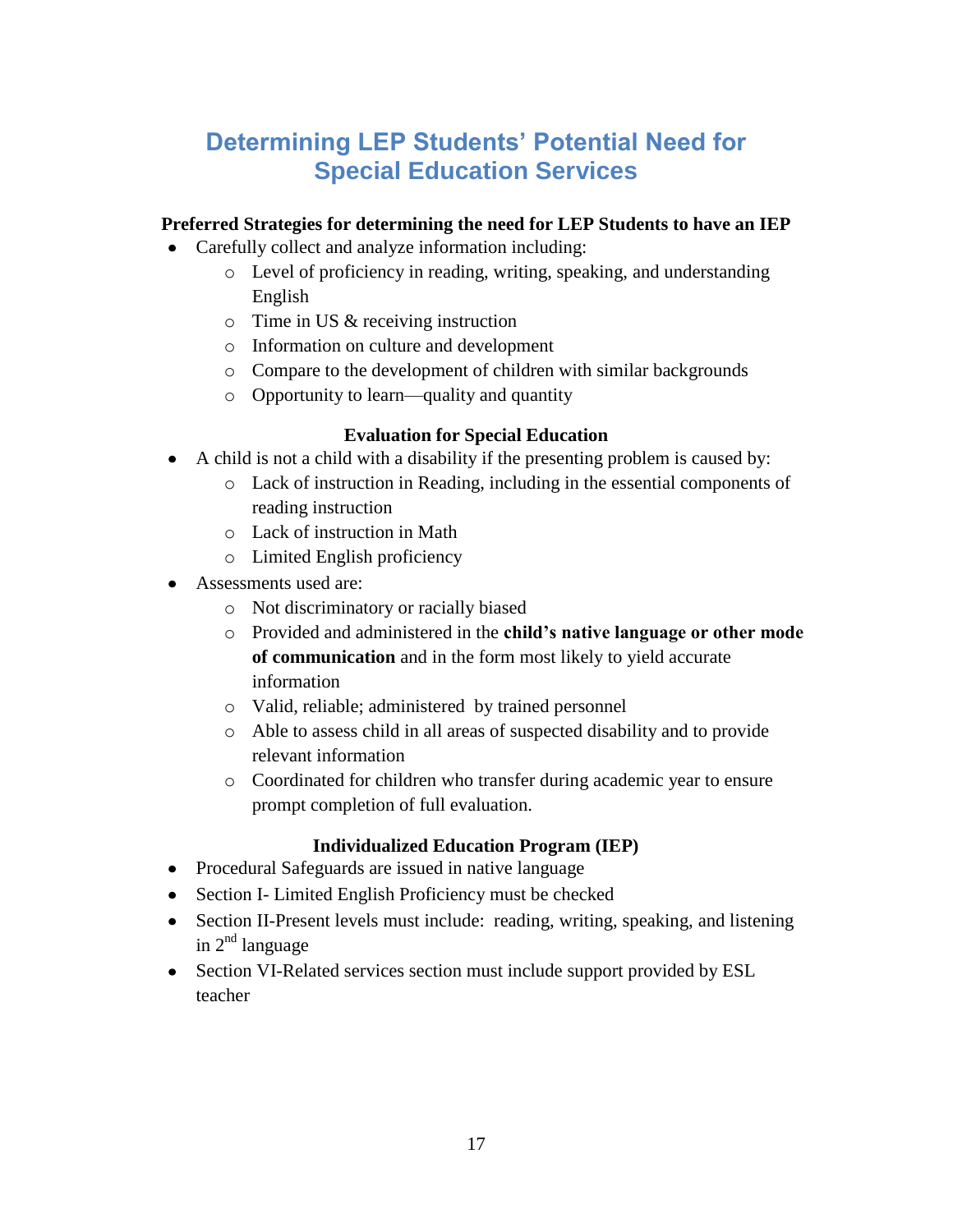### **Clues to Distinguishing Differences from Possible Disabilities**

- <span id="page-20-0"></span>Uncommon and extended delay in beginning to acquire English oral skills
- Lack of continued, steady progress in L2proficiency
- Inability to retain simple, learned knowledge from one day to another
- Apparent lack of comprehension of simple concepts, even with help of bilingual peers
- Inability to conform to or follow simple classroom rules
- Lack of oral production
- Unexpected behaviors; social withdrawal; unusual peer interaction
- Limited self-help skills for younger students
- Apparent weakness in pencil-paper skills
- Recorded or reported relevant birth or medical history
- Language/communication difficulties at home and in L1
- Fine, gross or oral difficulties
- Documented/reported history of academic difficulties in home country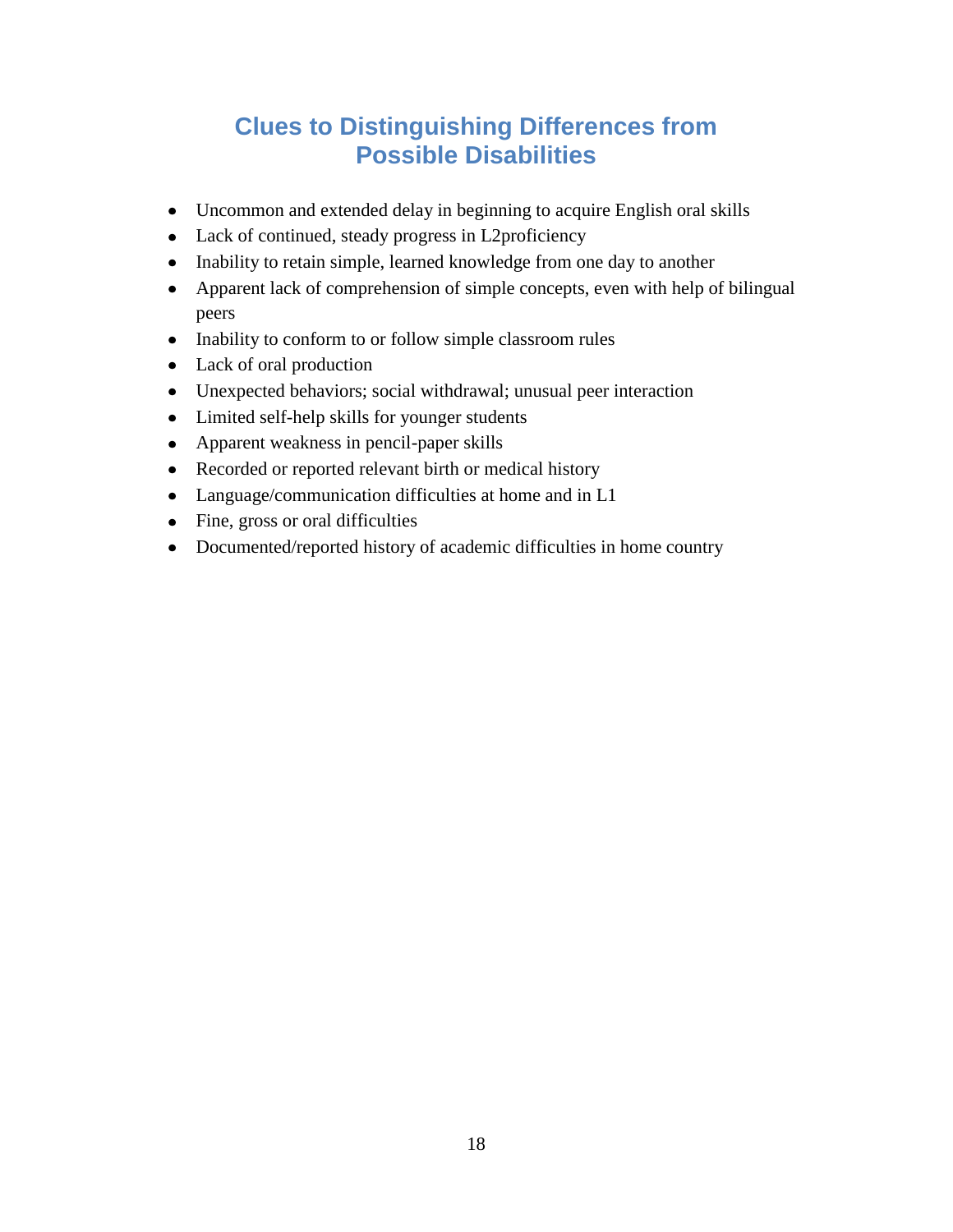### **Instructional Program**

<span id="page-21-0"></span>The District's English as a Second Language program meets the requirements of the three prong test mandated by the Civil rights Act of 1964. The program is based on sound educational and language learning theory, implemented with sufficient resources and staffed by appropriately prepared personnel and periodically evaluated. Planned Instruction in ESL includes listening, speaking, reading, and writing at different levels of proficiency. Cultural Awareness is also addressed.

#### **Levels of proficiency with guidelines for recommended time for direct instruction:**

- Level 1 Entering use of pictorial or graphic representation of language with basic oral language supported by sensory interaction (2 hours)
- Level 2- Beginning use of phrase, short sentences and general language supported by sensory, interactive support (2 hours)
- Level 3 Developing –use of expanded sentences, some specific content terminology with oral language retaining much of true meaning (1 - 2 hour)
- Level  $4 -$  Expanding use of variety of sentence length with some specific and technical language and minimal semantic or syntactic errors (1 hour)
- Evel  $5 Bridging use of variety of complex sentence structure with specialized$ or technical language usage comparable to English speaking peers when used in grade, level material (up to 1 hour)
- Level 6 Reaching use of language in content areas appropriate for grade level with variety of complex sentences communication in English comparable to English proficient peers

#### **ESL instruction may replace language arts/English instruction. At the secondary level, ESL may replace English classes required for graduation. ESL instruction may not take place during other content classes which are required by the PA School Code.**

The amount and type of ESL instruction provide to students is based on the student's level of language development and proficiency as determined using a variety of criteria which may include: an English language proficiency instrument, standardized testing, curriculum based assessment, teacher observations, etc. Progress will be monitored and reported to the parent on a quarterly basis.

The goal is to provide daily ESL instruction commensurate with each student's proficiency level. Students will be placed in age appropriate content classes. Student needs will be addressed by the content area teachers in collaboration with ESL instructor. Student's progress will be reviewed, at least, annually to determine if the students is acquiring a sufficient number of credits needed for graduation.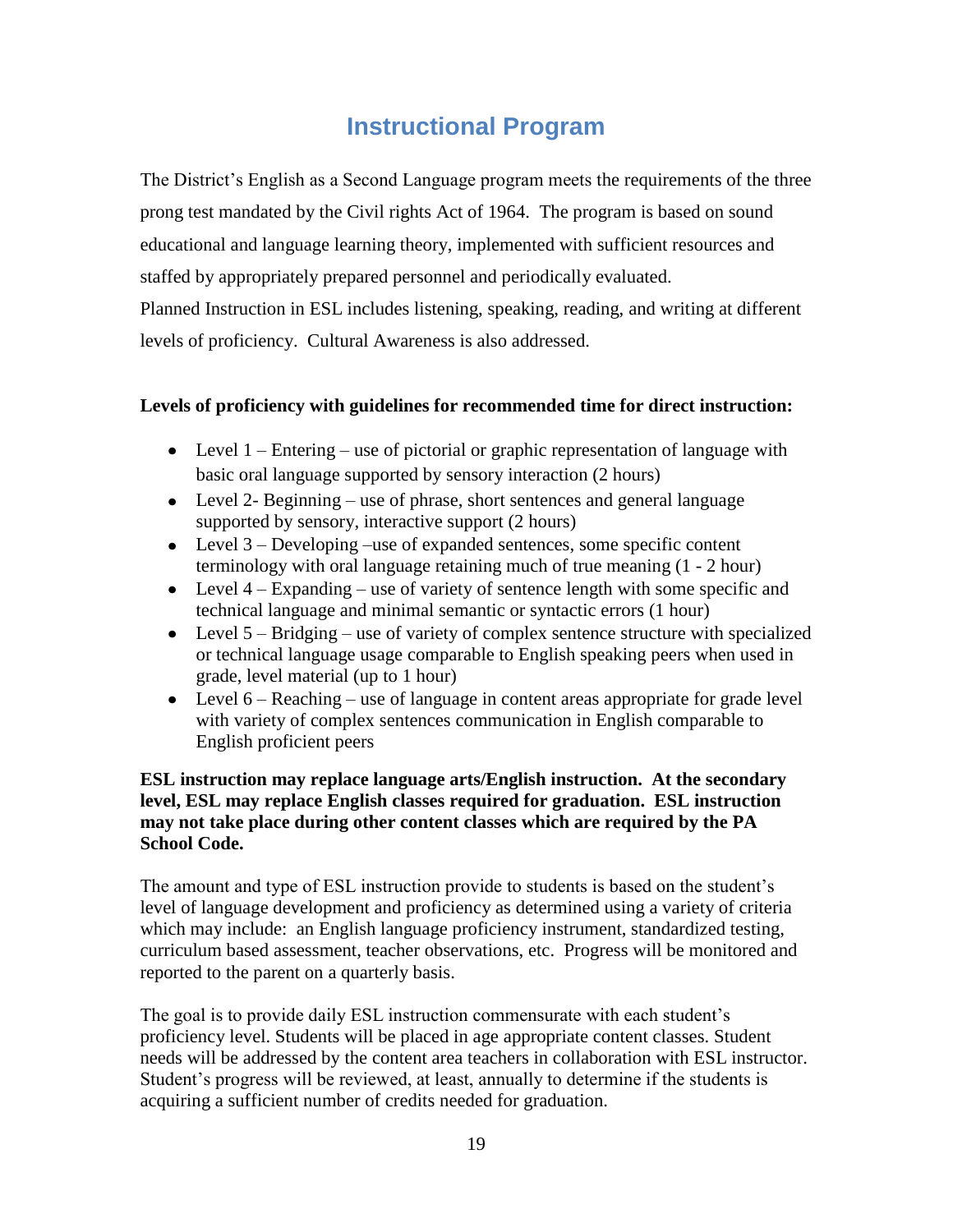#### **Program Evaluation Procedures**

The English as a Second Language Program will be evaluated annually by district administration.

Data to be collected and reviewed may include: student grades, attendance, movement between levels of proficiency and scores on standardized tests and PSSA results. Data will be used to determine yearly program effectiveness.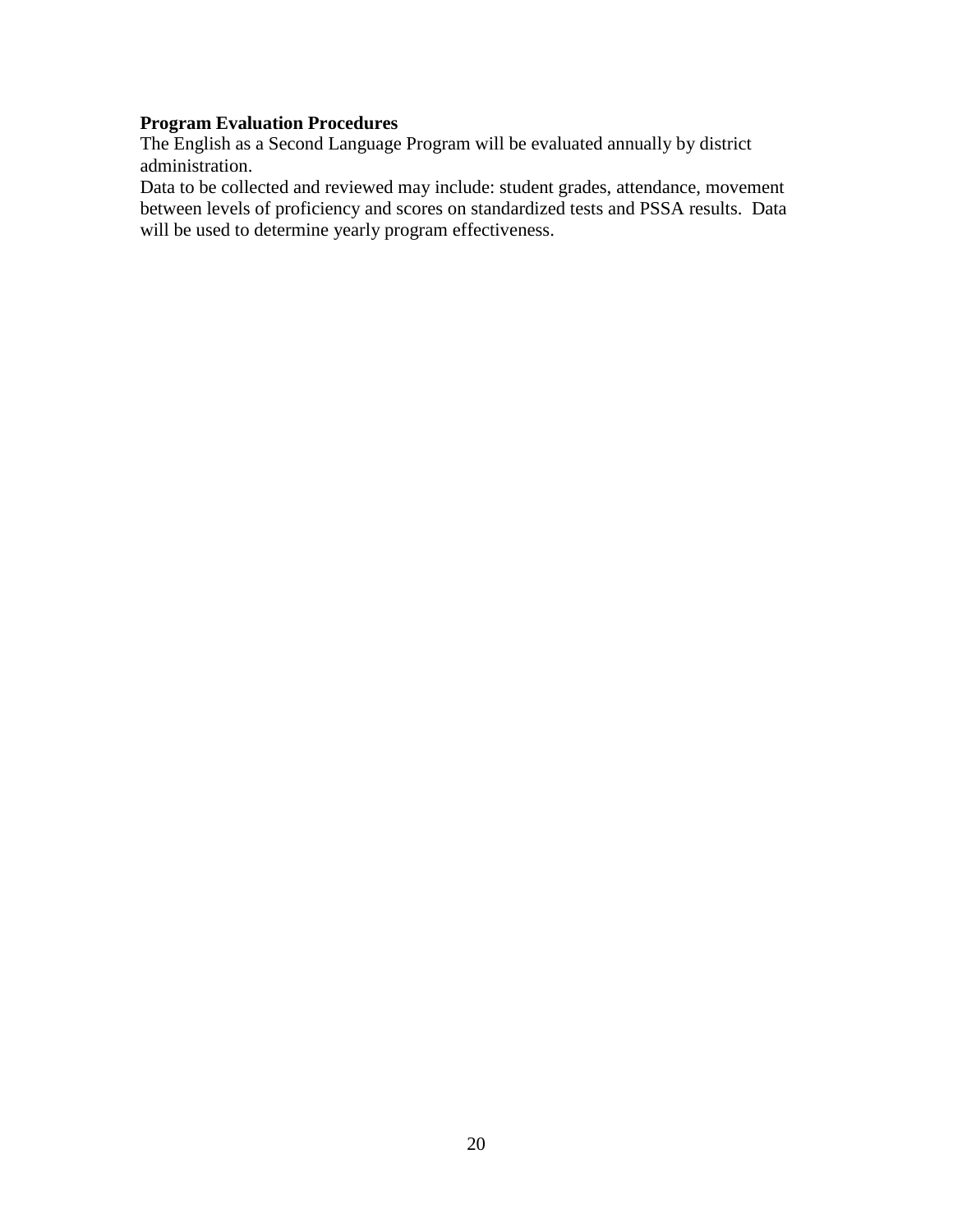### <span id="page-23-0"></span>**Exit Criteria for Pennsylvania's English Language Instructional Programs for English Language Learners (Updated Aug, 2011)**

The exit criteria provided below for English Language Learners (ELLs) represent valid and reliable evidence of a student's English language proficiency to exit from an English language instructional program. Every LEA must include the following exit criteria in the LEA Program Plan for ELLs.

In order to meet the required state exit criteria for Pennsylvania's English language instructional programs for ELLs, LEAs must use **both of the required exit criteria** listed below. In addition, LEAs must ensure that students meet **one of the two additional exit criteria** provided below to exit from an English language instructional program:

#### **Required Exit Criteria:**

1. Score of BASIC on the annual Pennsylvania System of School Assessment (PSSA).

#### *SPECIAL CIRCUMSTANCES:*

- $\bullet$ For students transferring from other states, out-of-state academic achievement assessment results may be considered when the academic proficiency level is comparable to BASIC on the PSSA.
- For students that are in a grade that is not assessed with the PSSA, LEA's must use each of the remaining criteria listed below to exit students.
- 2. Score of 5.0 on an ACCESS for ELLs Kindergarten assessment or score of 5.0 on a Tier C ACCESS for ELLs assessment *(See items A and B below for cutoff score flexibility)*.
	- A. Following the scoring criteria in the table below, the W-APT may be administered between April and June to students who scored below the minimum cutoff for program exit on the January administration of the ACCESS in order to demonstrate sufficient progress to justify exit.

|              |  | NOTE: The W-APT may ONLY be administered to a student <b>once</b> in any |  |  |  |
|--------------|--|--------------------------------------------------------------------------|--|--|--|
| school year. |  |                                                                          |  |  |  |

| <b>Grade Level</b> | <b>ACCESS Score</b>                                         | <b>Required W-APT Scores*</b>             |  |
|--------------------|-------------------------------------------------------------|-------------------------------------------|--|
| K                  | Cut-off score flexibility not allowable for Kindergarteners |                                           |  |
| $1 - 5$            | $4.6 - 4.9$                                                 | 5.0 in each domain                        |  |
| $6 - 8$            | 4.7-4.9                                                     | 5.0 in each domain                        |  |
| $9 - 12$           | $4,8-4,9$                                                   | 5.0 in each domain                        |  |
|                    |                                                             | * A student must score 5.0 in each domain |  |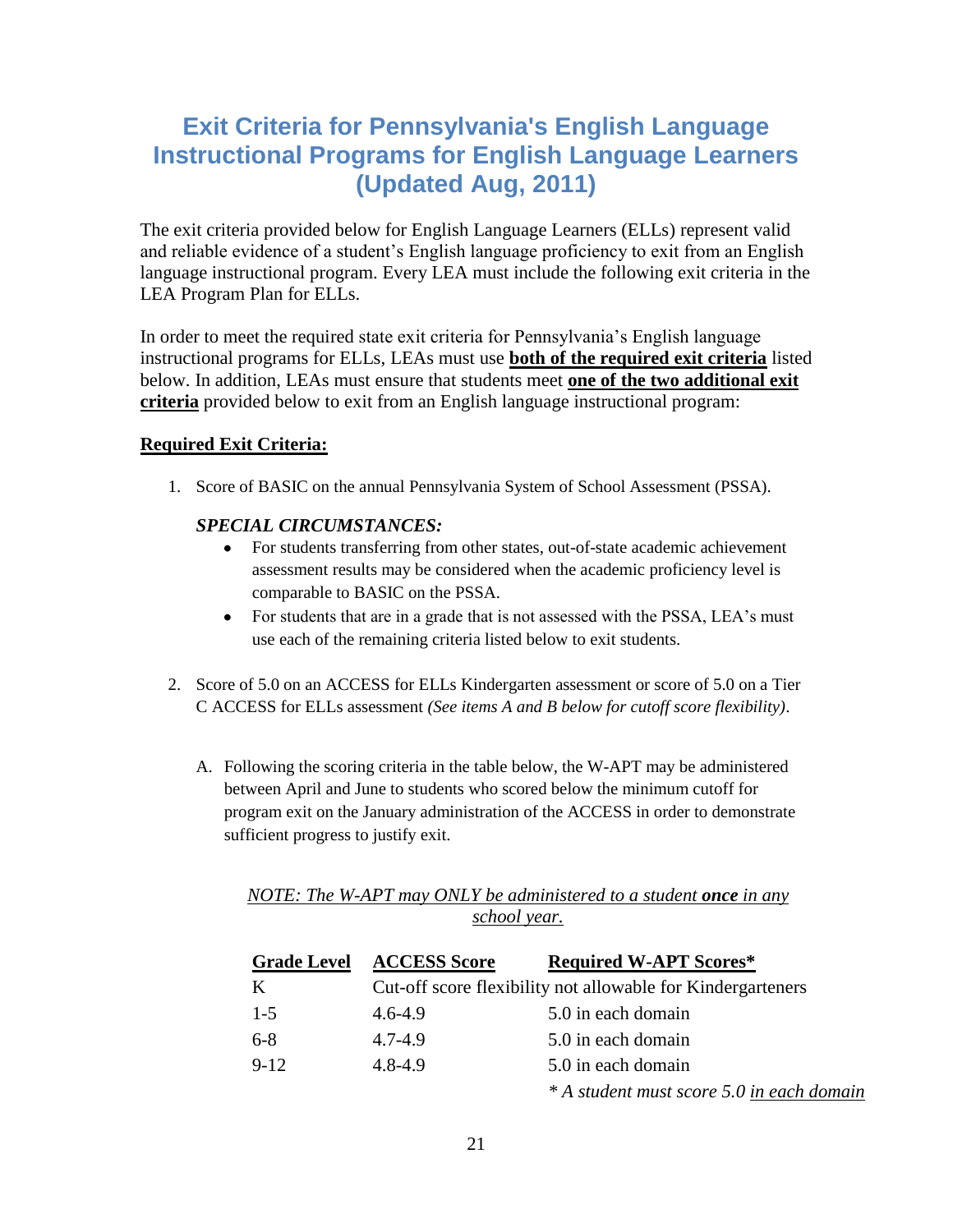*(listening, speaking, reading and writing). A composite proficiency score will not be used.*

B. A score of PROFICIENT on the reading PSSA can be used along with all other required criteria outlined in this policy to justify exit for students who achieve a composite proficiency score of 4.5 to 4.9 on the January administration of the ACCESS. In this case, W-APT scores are not necessary to demonstrate progress from the time of ACCESS administration to the end of the school year.

#### *Additional Exit Criteria:*

- 1. Final grades of C or better in core subject areas (Mathematics, Language Arts, Science and Social Studies).
- 2. Scores on district-wide assessments that are comparable to the BASIC performance level on the PSSA.

PDE will post this updated guidance on the WIDA website at www.wida.us/states/Pennsylvania.aspx.

Questions may be directed to Linda Long (lilong@pa.gov) or Tami Shaffer (tshaffer@pa.gov).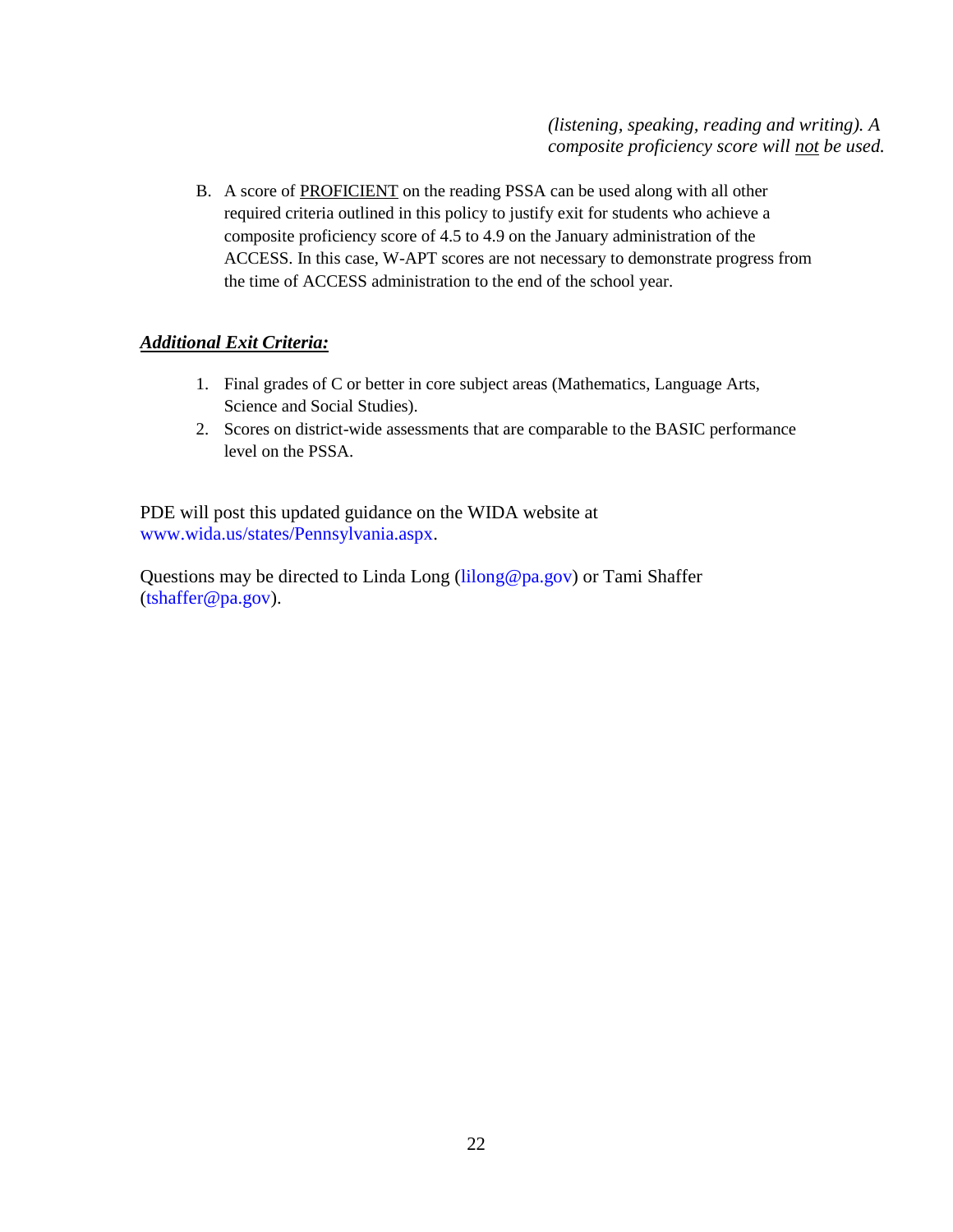### <span id="page-25-0"></span>**Student Program Participation and Support Services**

#### Special Education

All ELLs who are determined to be eligible for special education services must continue to receive ESL instruction at the appropriate proficiency level. If a student does qualify for special education services, one comprehensive plan will need to be developed which would include ESL needs (see page 15).

#### Student Support Services

ELLs have access to all school programs, including counseling and other school services. Counseling services and school programs should address issues related to adjustment to a new culture and/or content knowledge. Any students who are experiencing difficulty academically, emotionally, or socially have access to Student Support. The Student Support Screening Team process assures the coordination of resources to maximize the benefits to all students.

#### Federal Programs

Students with limited English proficiency may participate in all federal or other programs within their home or assigned school for which they qualify. Collaboration among programs to provide services to students should maximize the benefits to the students. Extra Curricular Activities

English Language Learners have access to and are encouraged to participate in all aspects of the academic and extracurricular opportunities available in the District.

#### Vocational-technical Education

The participation of ELLs in vocational-technical education classes and programs is not determined by their level of English language proficiency. Participation must be determined by the same criteria as a traditional student follows. ELLs have access to any course of study available. It is the responsibility of the program instructor to make the necessary accommodations. Vocational students who are ELLs must be provided instruction appropriate to their level of proficiency.